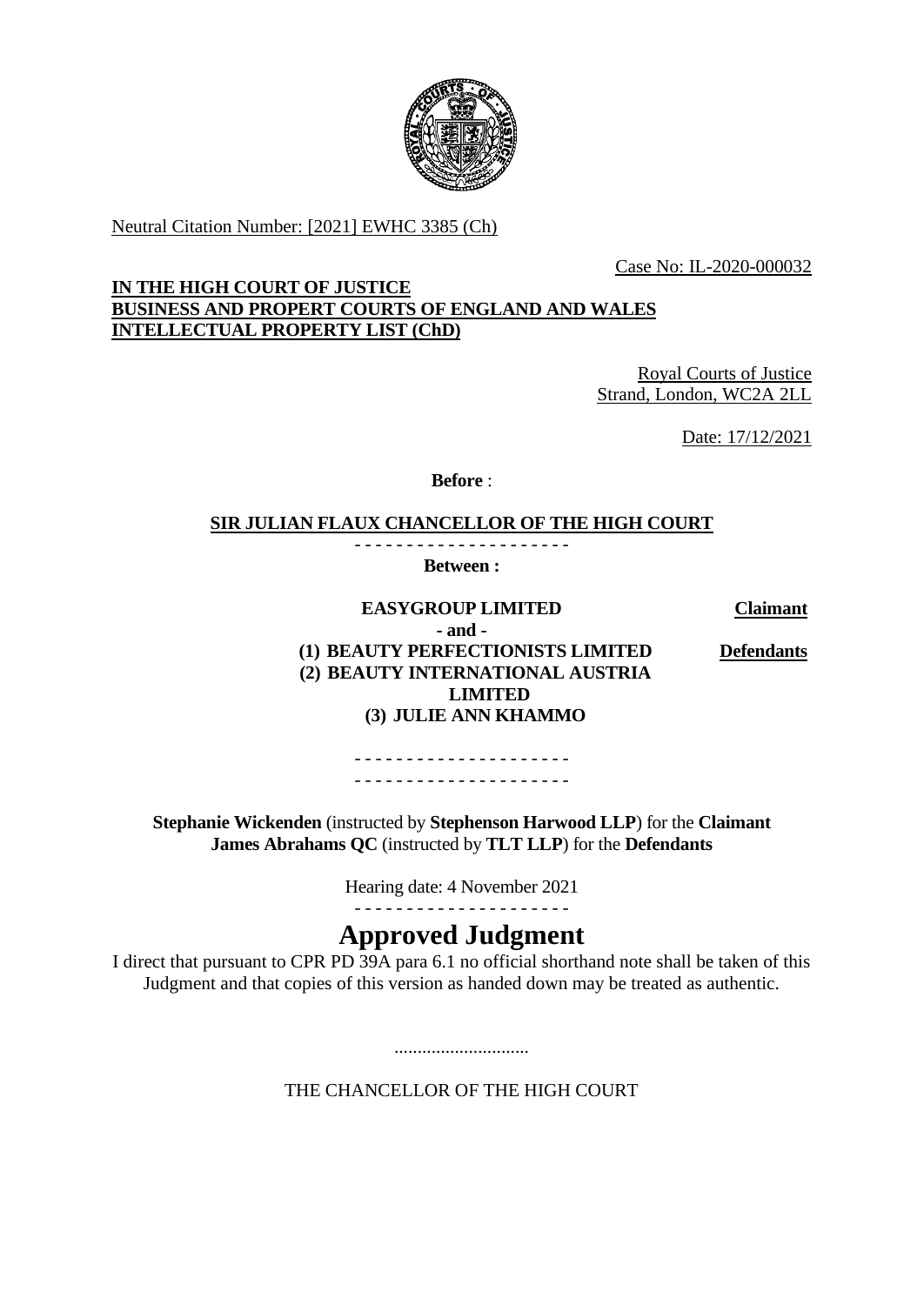## **Sir Julian Flaux C:**

#### **Introduction**

- 1. The defendants apply by Application Notice dated 9 July 2021 to strike out those parts of the claimant's claims in these proceedings which seek an injunction and other remedies outside the United Kingdom, on the basis that even though the present proceedings were pending as at 31 December 2020 the date when the United Kingdom left the European Union, referred to in the relevant legislation as "exit day" or "IP completion day", this Court no longer has jurisdiction to grant a pan-EU injunction or other remedies in respect of alleged infringement of EU trade marks ("EUTMs").
- 2. The application raises the issue whether as a consequence of the relevant statutory instrument, the Trade Marks Amendment etc (EU Exit) Regulations 2019 (SI 2019 No. 269) hereafter referred to as "the 2019 Regulations" the relief which the Court can grant in relation to EUTM infringement proceedings is limited to an injunction or other relief having effect within the jurisdiction, even though when the proceedings were issued on 5 March 2020, the Court had jurisdiction to grant a pan-EU injunction.

## Factual background

3. Since the issue raised is a question of law it is only necessary to set out the factual background briefly. In these proceedings, the claimant, an English registered company domiciled in the United Kingdom, is the owner of a number of brands, the most wellknown of which is "easyjet." It alleges that the defendants' online sales of cosmetic and beauty products under the name "easyCOSMETICS" infringe its IP rights. The first and second defendants are English registered companies and thus domiciled in the United Kingdom and the third defendant who is a director of those companies, although domiciled in the United States of America, has an establishment in the United Kingdom by virtue of that domicile. However, the defendants' case is that their business is principally focused on Germany and Austria and that it has never carried out any business activity in the United Kingdom.

The relevant statutory framework

- 4. EU Regulation 2017/1001 regulates EUTMs. Chapter X of that Regulation is headed "Jurisdiction and Procedure in Legal Actions relating to EU Trade Marks". Article 123 provides for Member States to designate national courts which have the functions of EU trade mark courts under the Regulation. Under regulation 12 of the Community Trade Mark Courts Regulations 2006 ("the 2006 Regulations") as amended, the EU trade mark courts in England and Wales are the High Court and the county courts at what are now the seven regional Business and Property Court centres. Article 124 of EU Regulation 2017/1001 provides that EU trade mark courts will have exclusive jurisdiction for all infringement actions relation to EUTMs.
- 5. Article 125 is headed "International Jurisdiction" and provides:

"1.Subject to the provisions of this Regulation as well as to any provisions of Regulation (EU) No 1215/2012 applicable by virtue of Article 122, proceedings in respect of the actions and claims referred to in Article 124 shall be brought in the courts of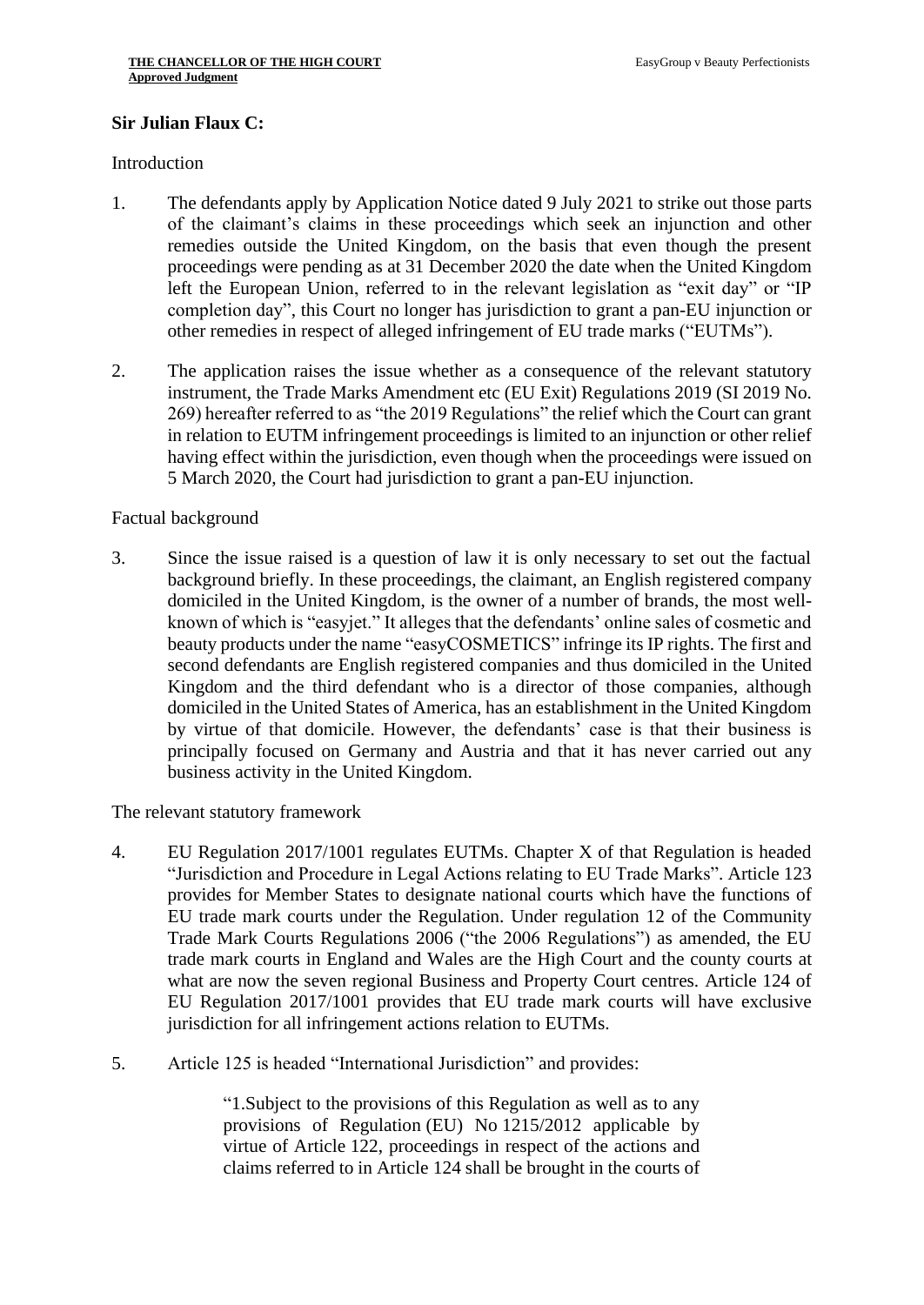the Member State in which the defendant is domiciled or, if he is not domiciled in any of the Member States, in which he has an establishment.

2.If the defendant is neither domiciled nor has an establishment in any of the Member States, such proceedings shall be brought in the courts of the Member State in which the plaintiff is domiciled or, if he is not domiciled in any of the Member States, in which he has an establishment.

3.If neither the defendant nor the plaintiff is so domiciled or has such an establishment, such proceedings shall be brought in the courts of the Member State where the Office has its seat.

4.Notwithstanding the provisions of paragraphs 1, 2 and 3:

(a)Article 25 of Regulation (EU) No 1215/2012 shall apply if the parties agree that a different EU trade mark court shall have jurisdiction;

(b)Article 26 of Regulation (EU) No 1215/2012 shall apply if the defendant enters an appearance before a different EU trade mark court.

5.Proceedings in respect of the actions and claims referred to in Article 124, with the exception of actions for a declaration of non-infringement of an EU trade mark, may also be brought in the courts of the Member State in which the act of infringement has been committed or threatened, or in which an act referred to in Article 11(2) has been committed."

6. Article 126 headed "Extent of jurisdiction" provides as follows:

"1. An EU trade mark court whose jurisdiction is based on Article 125(1) to (4) shall have jurisdiction in respect of:

(a)acts of infringement committed or threatened within the territory of any of the Member States;

(b)acts referred to in Article 11(2) committed within the territory of any of the Member States.

2.An EU trade mark court whose jurisdiction is based on Article 125(5) shall have jurisdiction only in respect of acts committed or threatened within the territory of the Member State in which that court is situated."

7. Article 127.1 provides that EU trade mark courts shall treat an EUTM as valid unless its validity is put in issue by the defendant with a counterclaim for revocation or for a declaration of invalidity. Article 128 then deals with counterclaims: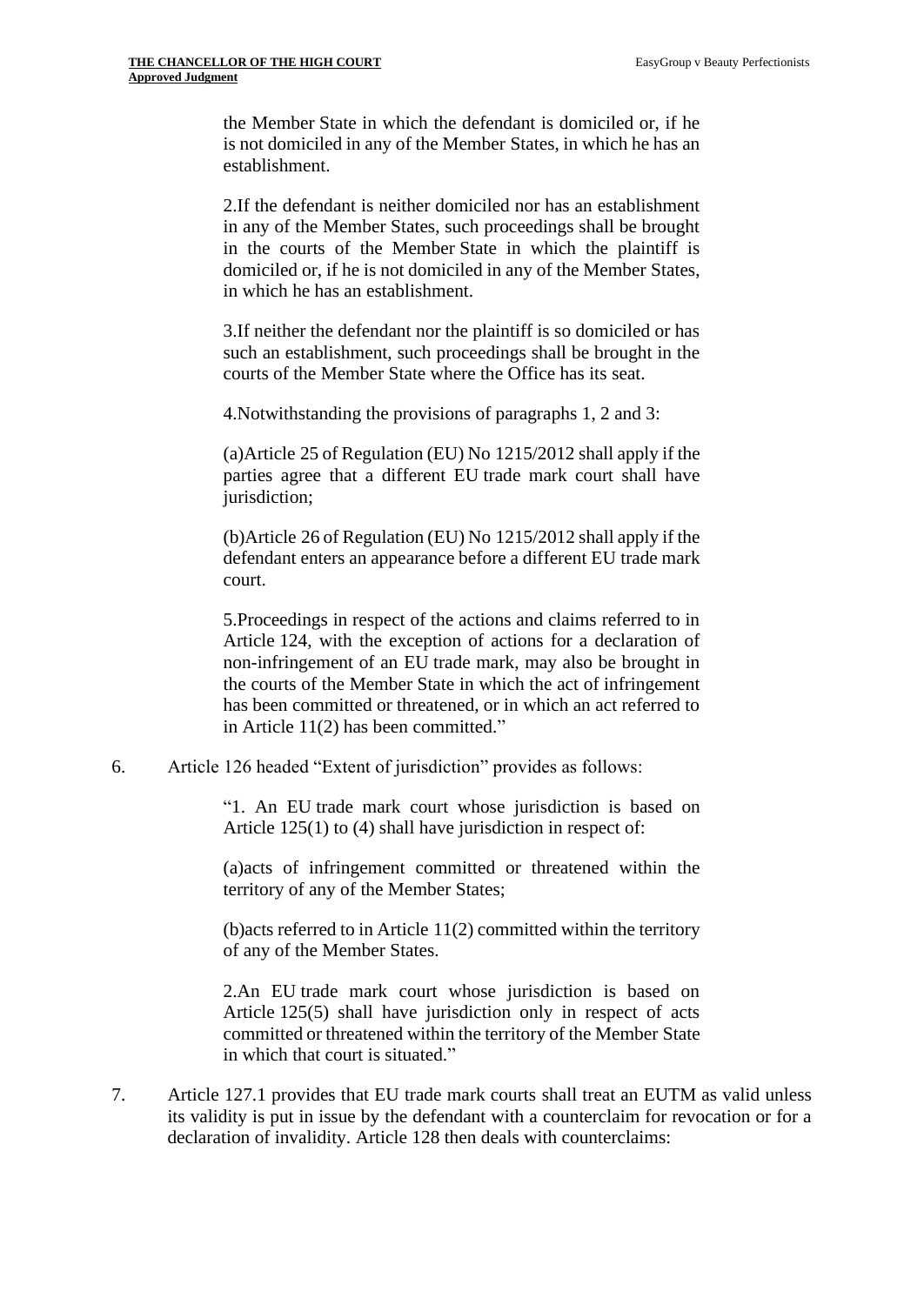"1.A counterclaim for revocation or for a declaration of invalidity may only be based on the grounds for revocation or invalidity mentioned in this Regulation.

2.An EU trade mark court shall reject a counterclaim for revocation or for a declaration of invalidity if a decision taken by the Office [the European Union Intellectual Property Office or "EU IPO"] relating to the same subject matter and cause of action and involving the same parties has already become final.

3.If the counterclaim is brought in a legal action to which the proprietor of the trade mark is not already a party, he shall be informed thereof and may be joined as a party to the action in accordance with the conditions set out in national law.

4.The EU trade mark court with which a counterclaim for revocation or for a declaration of invalidity of the EU trade mark has been filed shall not proceed with the examination of the counterclaim, until either the interested party or the court has informed the Office of the date on which the counterclaim was filed. The Office shall record that information in the Register. If an application for revocation or for a declaration of invalidity of the EU trade mark had already been filed before the Office before the counterclaim was filed, the court shall be informed thereof by the Office and stay the proceedings in accordance with Article 132(1) until the decision on the application is final or the application is withdrawn.

5.Article 64(2) to (5) shall apply.

6.Where an EU trade mark court has given a judgment which has become final on a counterclaim for revocation or for a declaration of invalidity of an EU trade mark, a copy of the judgment shall be sent to the Office without delay, either by the court or by any of the parties to the national proceedings. The Office or any other interested party may request information about such transmission. The Office shall mention the judgment in the Register and shall take the necessary measures to comply with its operative part.

7.The EU trade mark court hearing a counterclaim for revocation or for a declaration of invalidity may stay the proceedings on application by the proprietor of the EU trade mark and after hearing the other parties and may request the defendant to submit an application for revocation or for a declaration of invalidity to the Office within a time limit which it shall determine. If the application is not made within the time limit, the proceedings shall continue; the counterclaim shall be deemed withdrawn. Article 132(3) shall apply."

8. Article 130 is headed "Sanctions" and provides: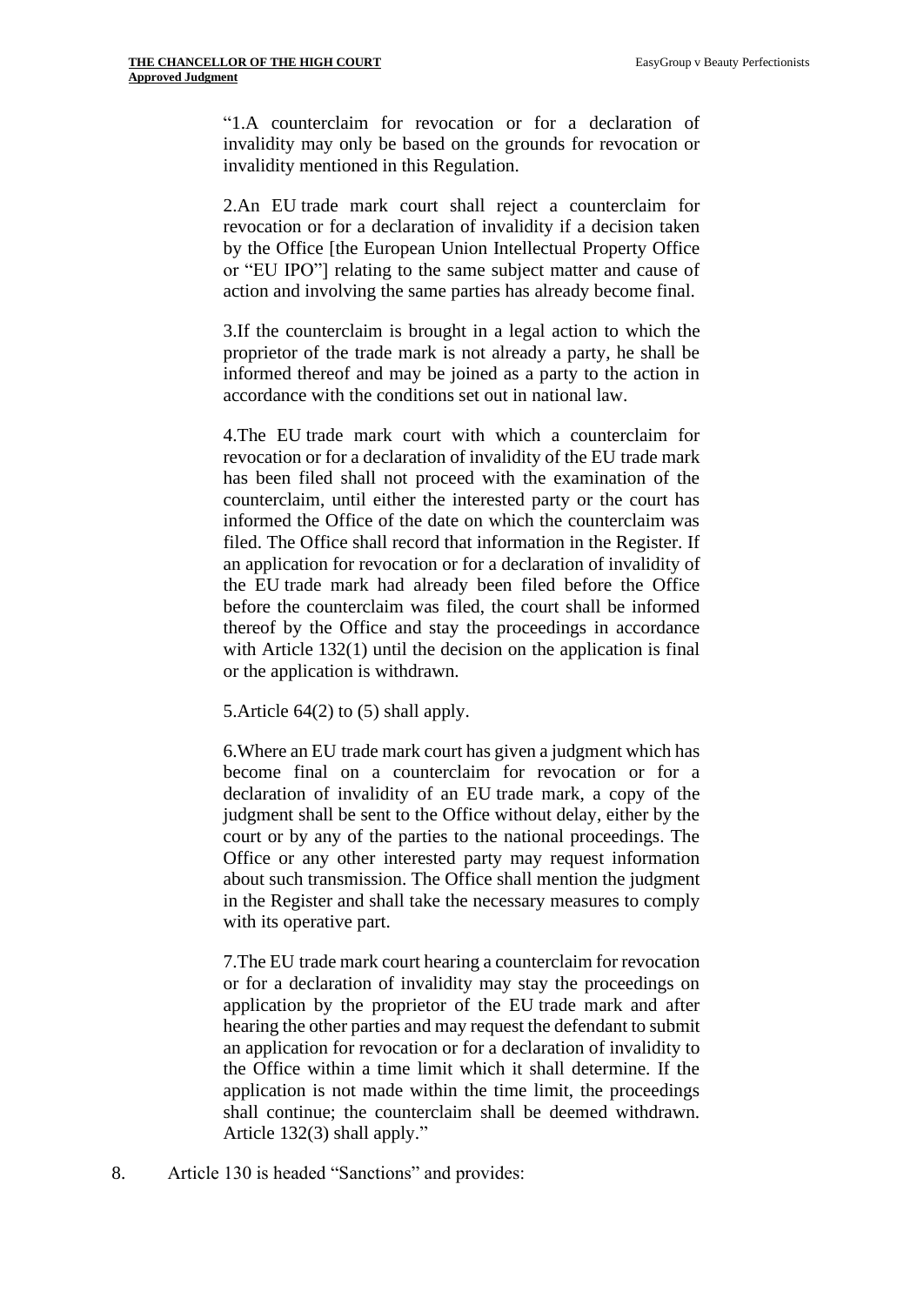"1.Where an EU trade mark court finds that the defendant has infringed or threatened to infringe an EU trade mark, it shall, unless there are special reasons for not doing so, issue an order prohibiting the defendant from proceeding with the acts which infringed or would infringe the EU trade mark. It shall also take such measures in accordance with its national law as are aimed at ensuring that this prohibition is complied with.

2.The EU trade mark court may also apply measures or orders available under the applicable law which it deems appropriate in the circumstances of the case."

9. Article 132 is headed "Specific rules on related actions" and provides:

"1.An EU trade mark court hearing an action referred to in Article 124 other than an action for a declaration of noninfringement shall, unless there are special grounds for continuing the hearing, of its own motion after hearing the parties or at the request of one of the parties and after hearing the other parties, stay the proceedings where the validity of the EU trade mark is already in issue before another EU trade mark court on account of a counterclaim or where an application for revocation or for a declaration of invalidity has already been filed at the Office.

2.The Office, when hearing an application for revocation or for a declaration of invalidity shall, unless there are special grounds for continuing the hearing, of its own motion after hearing the parties or at the request of one of the parties and after hearing the other parties, stay the proceedings where the validity of the EU trade mark is already in issue on account of a counterclaim before an EU trade mark court. However, if one of the parties to the proceedings before the EU trade mark court so requests, the court may, after hearing the other parties to these proceedings, stay the proceedings. The Office shall in this instance continue the proceedings pending before it.

3.Where the EU trade mark court stays the proceedings it may order provisional and protective measures for the duration of the stay."

10. When the United Kingdom was a member of the European Union, provision for the operation of that EU Regulation and its predecessor Council Regulation (EC) No 40/94 was made by the 2006 Regulations. As originally enacted, they designated, inter alia, the High Court as a Community trade mark court for the purposes of Article 91 of Regulation 40/94 (the predecessor provision of Article 123 of EU Regulation 2017/1001). When that Regulation was replaced by Council Regulation (EC) No. 207/2009 as amended by Regulation (EU) No 2015/2424, the 2006 Regulations required amendment, inter alia, to substitute all references to "Community trade mark courts" with "EU trade mark courts" which was effected by the European Union Trade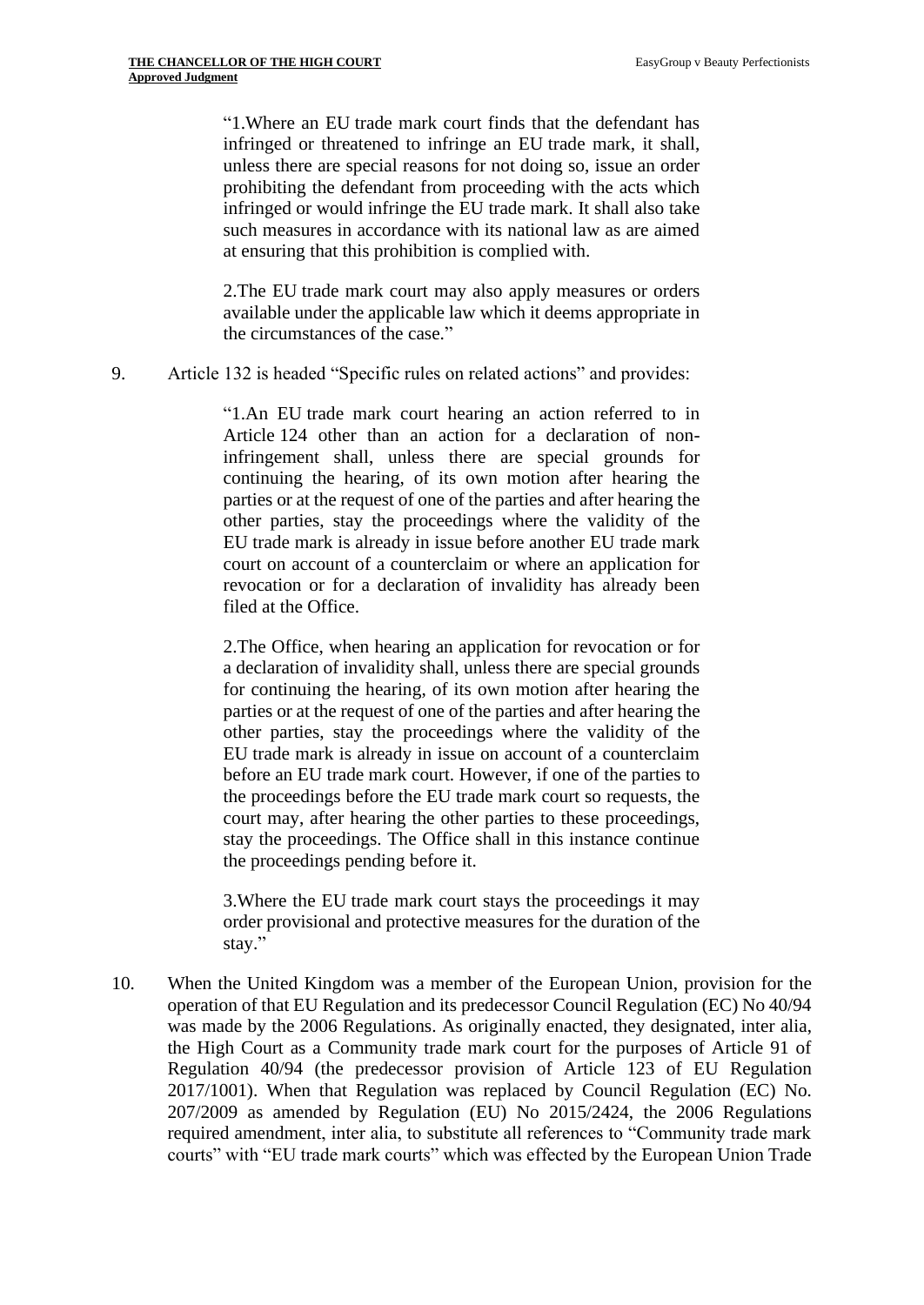Mark Regulations 2016 ("the 2016 Regulations"). Thus, regulation 12 of the 2016 Regulations provided:

"12**.**—(1) Regulation 12 is amended as follows.

(2) In the heading, for "Community trade mark courts" substitute "EU trade mark courts".

(3) In paragraph (1) for "For the purposes of Article 91 of the Community Trade Mark Regulation, the following courts are designated as Community trade mark courts" substitute "For the purposes of Article 95 of the European Union Trade Mark Regulation, the following courts are designated as EU trade mark courts"."

- 11. Section 1 of the European Union (Withdrawal) Act 2018, passed on 26 June 2018, repealed the European Communities Act 1972 from exit day. Exit day under section 20 of that Act was originally 29 March 2019 at 11pm but this was subsequently extended to 31 December 2020 at 11pm. Section 2(1) provides that EU-derived domestic legislation as it has effect in domestic law immediately before exit day continues to have effect in domestic law on and after exit day.
- 12. Section 7 of the Act is headed "Status of retained EU law" and provides:

"(1)Anything which—

(a)was, immediately before exit day, primary legislation of a particular kind, subordinate legislation of a particular kind or another enactment of a particular kind, and

(b)continues to be domestic law on and after exit day by virtue of section 2,

continues to be domestic law as an enactment of the same kind.

(2)Retained direct principal EU legislation cannot be modified by any primary or subordinate legislation other than—

(a)an Act of Parliament…"

13. Section 8 of the Act is headed: "Dealing with deficiencies arising from withdrawal" and provides, so far as relevant:

> (1) A Minister of the Crown may by regulations make such provision as the Minister considers appropriate to prevent, remedy or mitigate—

(a)any failure of retained EU law to operate effectively, or

(b)any other deficiency in retained EU law,

arising from the withdrawal of the United Kingdom from the EU.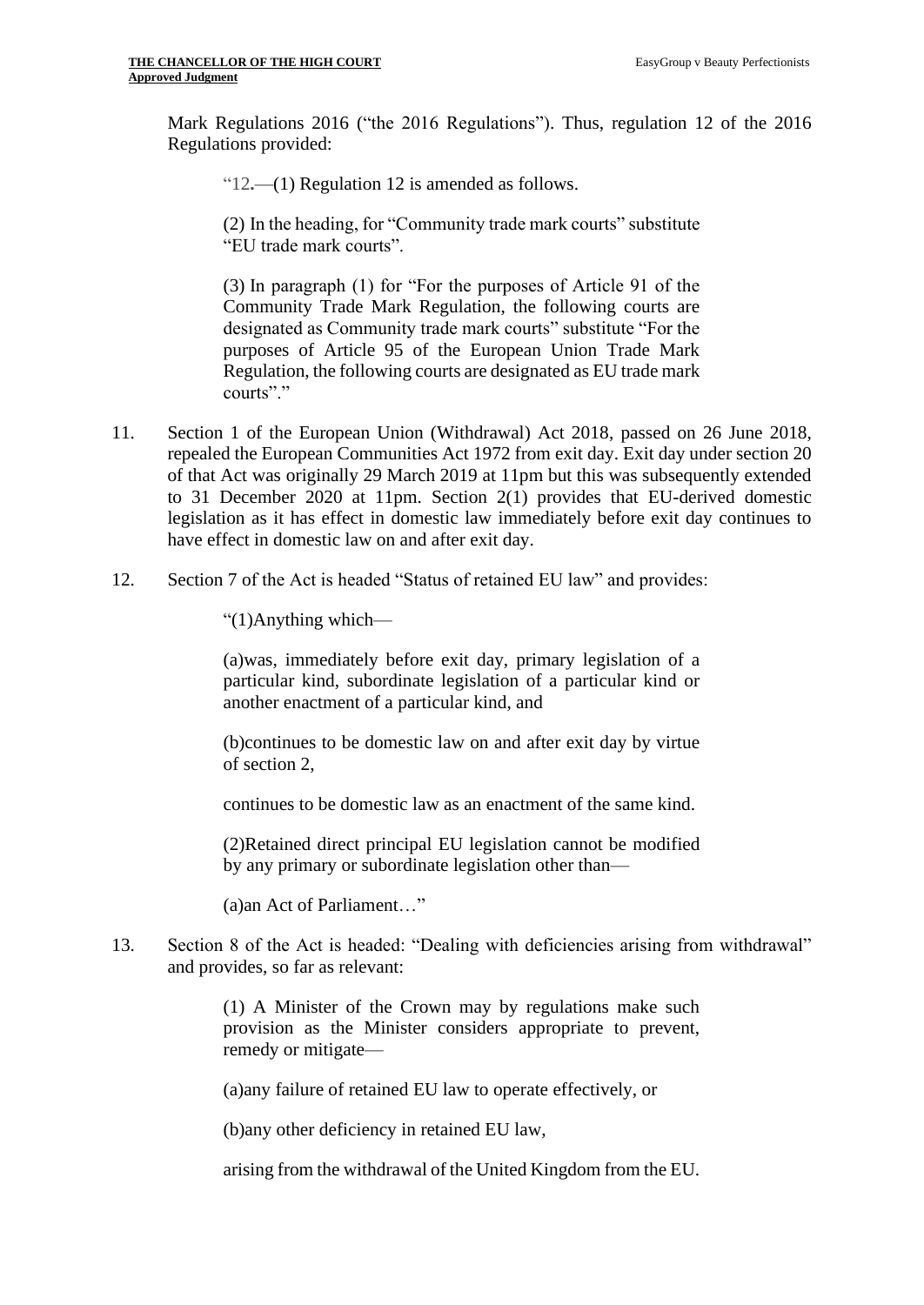(2) Deficiencies in retained EU law are where the Minister considers that retained EU law—

…

(c) makes provision for, or in connection with, reciprocal arrangements between—

(i) the United Kingdom or any part of it or a public authority in the United Kingdom, and

(ii) the EU, an EU entity, a member State or a public authority in a member State,

which no longer exist or are no longer appropriate,

(d) makes provision for, or in connection with, other arrangements which—

…

(ii) are otherwise dependent upon the United Kingdom's membership of the EU,

and which no longer exist or are no longer appropriate,

- 14. The 2019 Regulations, with the construction of which the present dispute is principally concerned, were made on 13 February 2019 and by regulation 1 were to come into force on exit day which, as already noted, at that time was due to be 29 March 2019. As Mr James Abrahams QC submitted on behalf of the defendants, at the time when the 2019 Regulations were made, a no deal Brexit was a distinct possibility.
- 15. Regulation 2 and Schedule 1 inserted a new Schedule 2A into the Trade Marks Act 1994, Part 1 of which is headed "Existing European Union Trade Marks". Paragraph 1 of this Schedule 2A provides so far as relevant:

# "**A trade mark registered as an existing EUTM to be treated as registered under this Act**

**1.**—(1) A trade mark which is registered in the EUTM Register immediately before exit day (an "existing EUTM") is to be treated on and after exit day as if an application had been made, and the trade mark had been registered, under this Act in respect of the same goods or services as the existing EUTM is registered in the EUTM Register.

(2) A registered trade mark which comes into being by virtue of sub-paragraph (1) is referred to in this Act as a comparable trade mark (EU)."

16. The comparable trade mark (EU), also known as "the UK Clone", is a new right which has been created and granted automatically to all EUTM proprietors under Article 54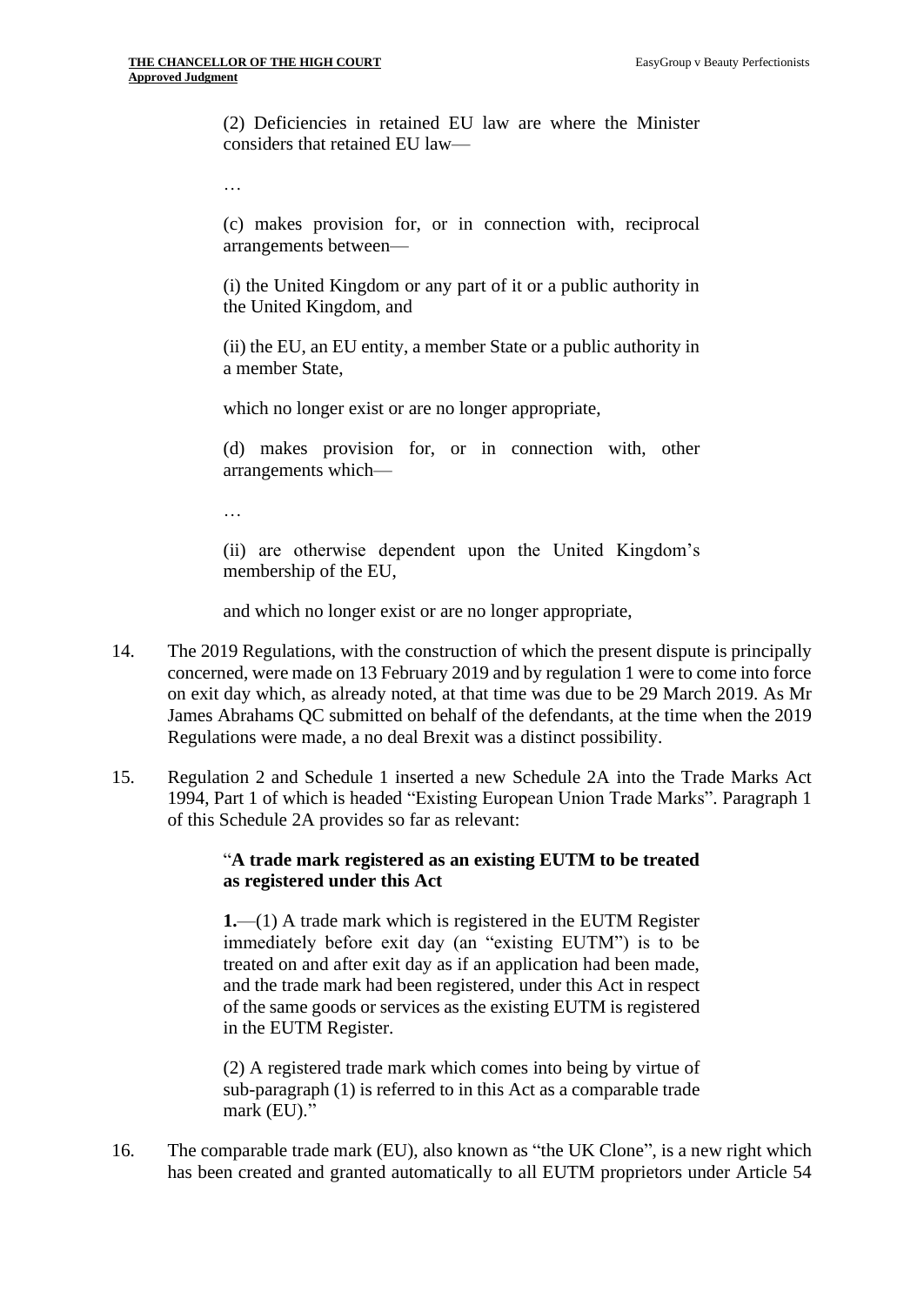of the Withdrawal Agreement. Since EUTMs are enforceable only in the EU, when the EU ceased to include the United Kingdom, the scope of protection of EUTMs reduced from 28 states to 27. The UK Clone is a politically agreed solution to this so that the scope of protection afforded to EUTM proprietors did not change. On exit day or IP completion day every proprietor of an EUTM was in possession of a new comparable trade mark (EU) in the United Kingdom.

17. Paragraph 20 of Schedule 2A is headed: "Existing EUTM: pending proceedings" and provides:

> " $20$ .—(1) This paragraph applies where on exit day an existing EUTM is the subject of proceedings which are pending ("pending proceedings") before a court in the United Kingdom designated for the purposes of Article 123 ("EU trade mark court").

> (2) Subject to sub-paragraphs (3) and (4), the provisions contained or referred to in Chapter 10 of the European Union Trade Mark Regulation (with the exception of Articles 128(2), (4), (6) and (7) and 132) continue to apply to the pending proceedings as if the United Kingdom were still a Member State with effect from exit day.

> (3) Where the pending proceedings involve a claim for infringement of an existing EUTM, without prejudice to any other relief by way of damages, accounts or otherwise available to the proprietor of the existing EUTM, the EU trade mark court may grant an injunction to prohibit unauthorised use of the comparable trade mark (EU) which derives from the existing EUTM.

> (4) Where the pending proceedings involve a counterclaim for the revocation of, or a declaration of invalidity in relation to, an existing EUTM, the EU trade mark court may revoke the registration of the comparable trade mark (EU) which derives from the existing EUTM or declare the registration of the comparable trade mark (EU) which derives from the existing EUTM to be invalid.

> (5) Where the grounds for revocation or invalidity exist in respect of only some of the goods or services for which the existing EUTM is registered, the revocation or declaration of invalidity in respect of the registration of the comparable trade mark (EU) which derives from the existing EUTM relates to those goods or services only.

> (6) Where (by virtue of sub-paragraph (4)) the registration of a comparable trade mark (EU) is revoked to any extent, the rights of the proprietor are deemed to have ceased to that extent as from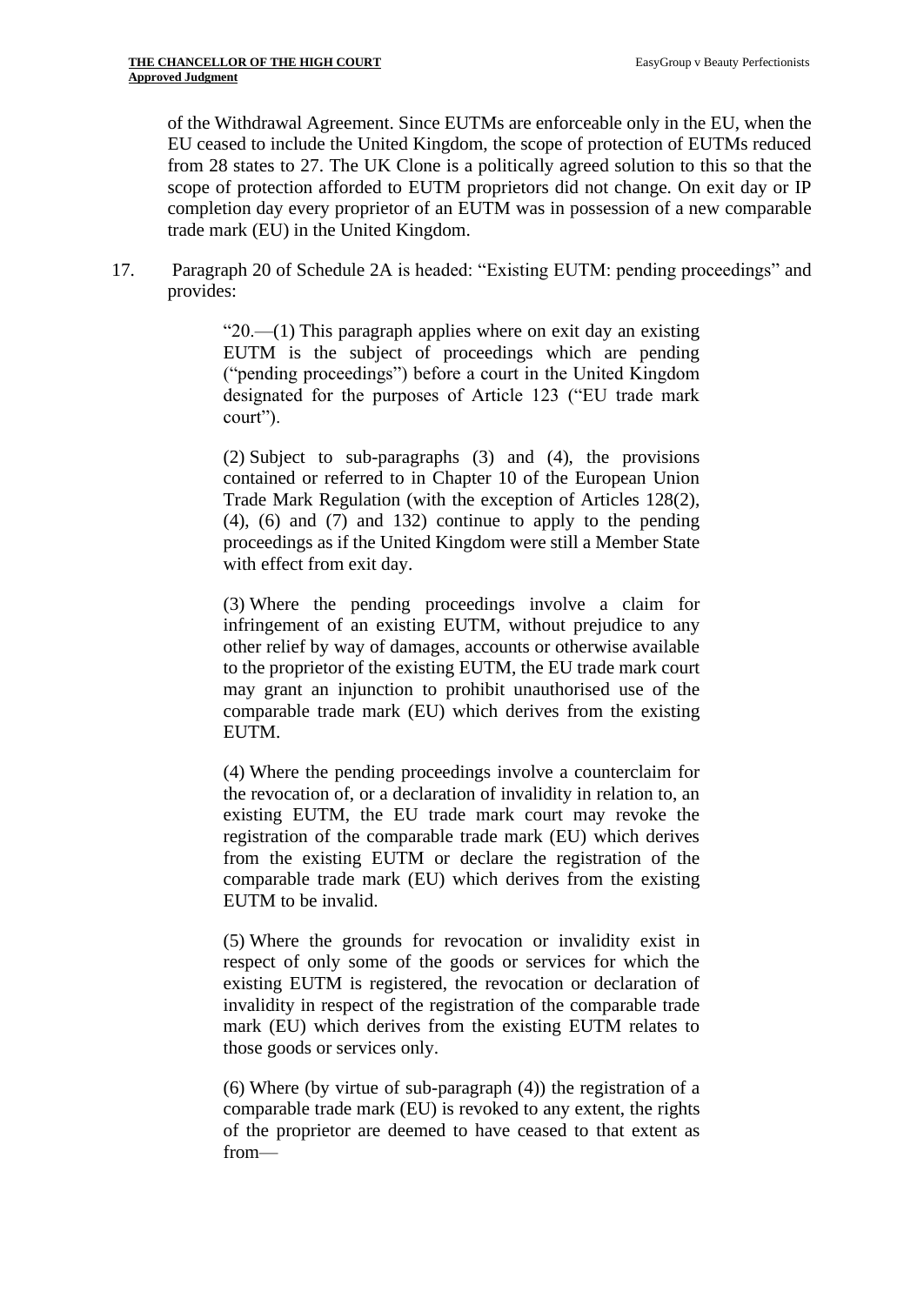(a)the date of the counterclaim for revocation, or

(b)if the court is satisfied that the grounds for revocation existed at an earlier date, that date.

(7) Where (by virtue of sub-paragraph (4)) the registration of a comparable trade mark (EU) is declared invalid to any extent, the registration is to that extent to be deemed never to have been made, provided that this does not affect transactions past and closed.

(8) For the purposes of this paragraph proceedings are treated as pending on exit day if they were instituted but not finally determined before exit day."

- 18. Regulation 6 of the 2019 Regulations provides that: "Schedule 5, which contains consequential amendments, repeals, revocations, transitional and saving provisions, has effect". Paragraph 6 of Schedule 5 provides for repeals or revocations which includes Regulations 6 to 12 of the 2016 Regulations. Paragraph 6 of Schedule 5 also repealed EU Regulation 2017/1001 in its entirety and the Community Trade Mark (Amendment) Regulations 2008 ("the 2008 Regulations"). No express reference was made to the 2006 Regulations or to their repeal.
- 19. Mr Abrahams QC relied upon the Explanatory Memorandum to the 2019 Regulations which provides so far as relevant:

#### "**1. Introduction**

1.1 This explanatory memorandum has been prepared by the Intellectual Property Office, an Executive Agency of the Department for Business, Energy, and Industrial Strategy and is laid before Parliament by Act.

## **2. Purpose of the instrument**

2.1 This instrument primarily amends the Trade Marks Act 1994 (TMA) and the Trade Mark Rules 2008 (TMR), to correct deficiencies in, and failures of, retained EU law to operate effectively as a result of the United Kingdom leaving the European Union.

## 7.15 *Jurisdictional arrangements*

UK courts can act as EU Courts in trade mark infringement actions relating to EUTMs. At exit there will be EUTM cases ongoing before these Courts. The SI ensures that these cases continue to be heard, as if the UK were still a Member State with effect from exit day, but also confirms that actions and remedies taken for granted by the Court are applicable to the comparable UK right only.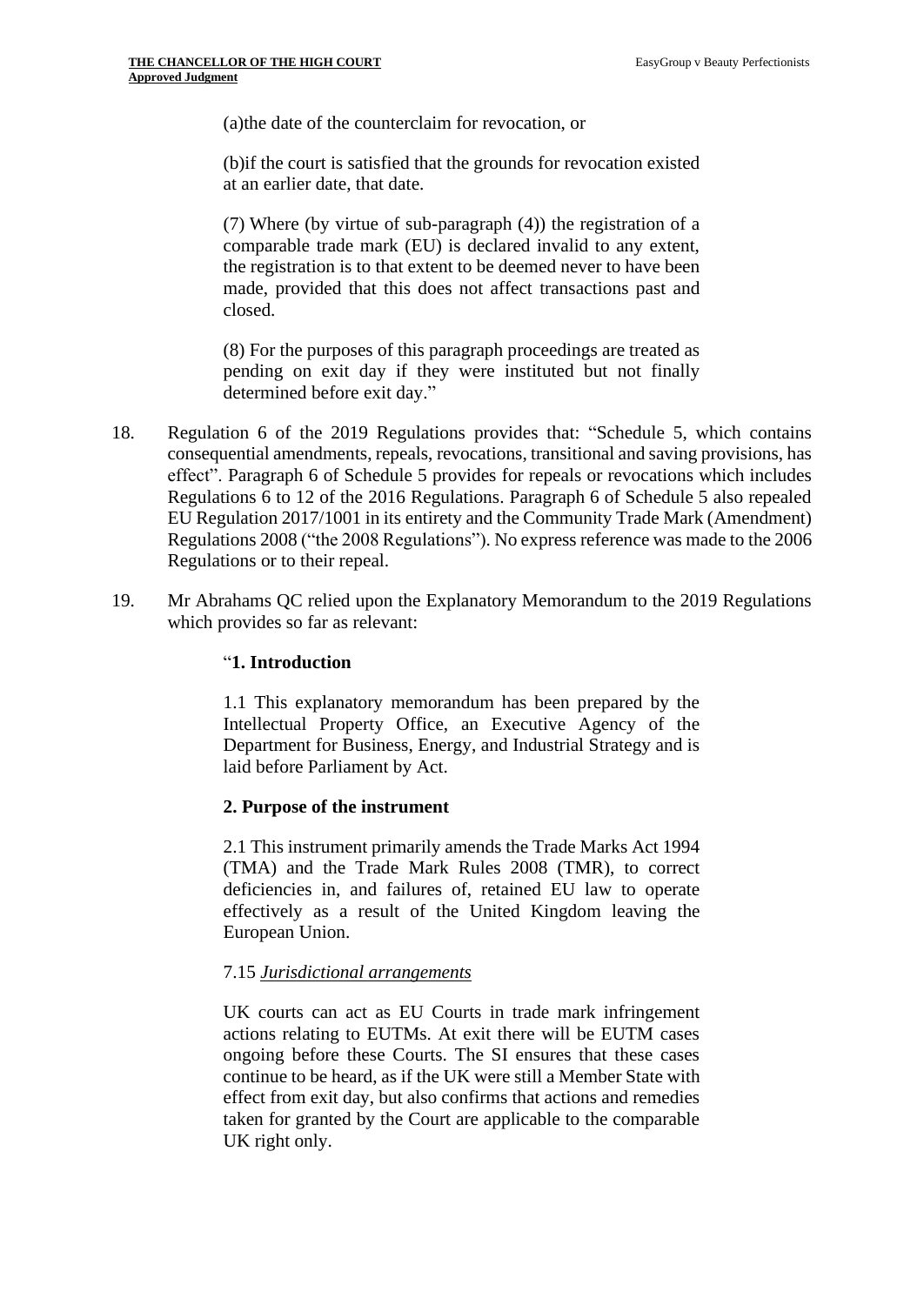20. In the event, the United Kingdom left the European Union with a deal in the form of the Withdrawal Agreement which came into force on 31 January 2020. Part One of the Withdrawal Agreement contains common provisions which include Article 4.1 and 4.2 which provide:

# "**Article 4 Methods and principles relating to the effect, the implementation and the application of this Agreement**

1. The provisions of this Agreement and the provisions of Union law made applicable by this Agreement shall produce in respect of and in the United Kingdom the same legal effects as those which they produce within the Union and its Member States.

Accordingly, legal or natural persons shall in particular be able to rely directly on the provisions contained or referred to in this Agreement which meet the conditions for direct effect under Union law.

- 2. The United Kingdom shall ensure compliance with paragraph 1, including as regards the required powers of its judicial and administrative authorities to disapply inconsistent or incompatible domestic provisions, through domestic primary legislation."
- 21. Article 5 is headed "Good Faith" and provides:

"The Union and the United Kingdom shall, in full mutual respect and good faith, assist each other in carrying out tasks which flow from this Agreement.

They shall take all appropriate measures, whether general or particular, to ensure fulfilment of the obligations arising from this Agreement and shall refrain from any measures which could jeopardise the attainment of the objectives of this Agreement.

This Article is without prejudice to the application of Union law pursuant to this Agreement, in particular the principle of sincere cooperation."

22. Title VI is headed: "Ongoing Cooperation in Civil and Commercial Matters". Article 67.1 within that Title provides:

# "**Jurisdiction, recognition and enforcement of judicial decisions, and related cooperation between central authorities**

1. In the United Kingdom, as well as in the Member States in situations involving the United Kingdom, in respect of legal proceedings instituted before the end of the transition period and in respect of proceedings or actions that are related to such legal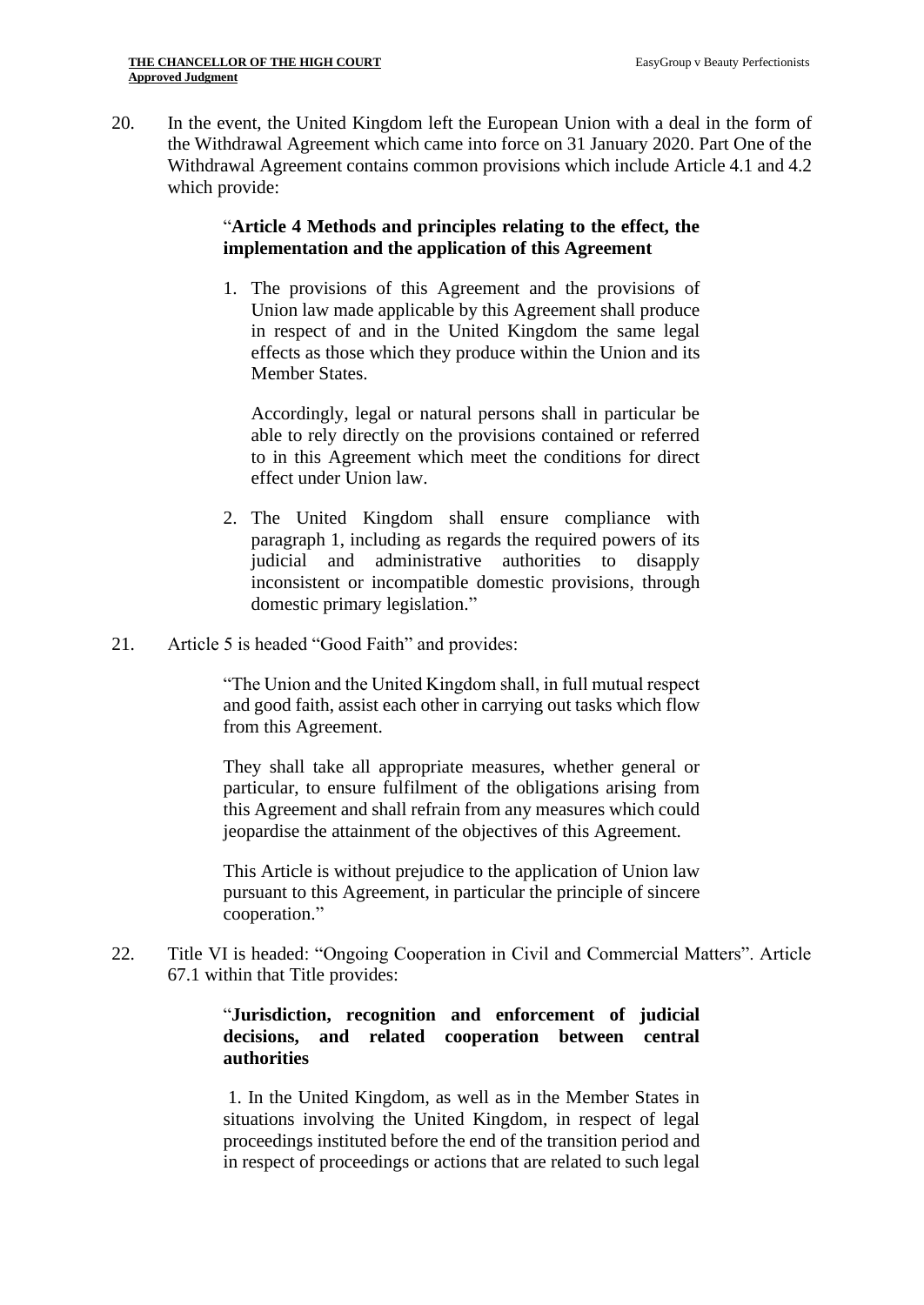proceedings pursuant to Articles 29, 30 and 31 of Regulation (EU) No 1215/2012 of the European Parliament and of the Council, Article 19 of Regulation (EC) No 2201/2003 or Articles 12 and 13 of Council Regulation (EC) No 4/2009, the following acts or provisions shall apply:

(a) the provisions regarding jurisdiction of Regulation (EU) No 1215/2012;

(b) the provisions regarding jurisdiction of Regulation (EU) 2017/1001, of Regulation (EC) No 6/2002, of Regulation (EC) No 2100/94, of Regulation (EU) 2016/679 of the European Parliament and of the Council and of Directive 96/71/ EC of the European Parliament and of the Council;"

- 23. The provisions regarding jurisdiction in EU Regulation 2017/1001 which continue to apply are those in Chapter X including the provisions I have set out above, Articles 125, 126 and 130.
- 24. Although Mr Abrahams QC sought to argue that the Withdrawal Agreement had not had direct legislative effect in the United Kingdom, that is not correct. Section 5 of the EU Withdrawal Agreement Act 2020 inserts a new section 7A into the EU Withdrawal Act 2018 in these terms:

## **"***Further aspects of withdrawal*

7A General implementation of remainder of withdrawal agreement

(1)Subsection [\(2\)](https://www.legislation.gov.uk/ukpga/2020/1/section/5/enacted#p00085) applies to—

(a) all such rights, powers, liabilities, obligations and restrictions from time to time created or arising by or under the withdrawal agreement, and

(b) all such remedies and procedures from time to time provided for by or under the withdrawal agreement,

as in accordance with the withdrawal agreement are without further enactment to be given legal effect or used in the United Kingdom.

(2) The rights, powers, liabilities, obligations, restrictions, remedies and procedures concerned are to be—

(a) recognised and available in domestic law, and

(b) enforced, allowed and followed accordingly.

(3) Every enactment (including an enactment contained in this Act) is to be read and has effect subject to subsection [\(2\).](https://www.legislation.gov.uk/ukpga/2020/1/section/5/enacted#p00085)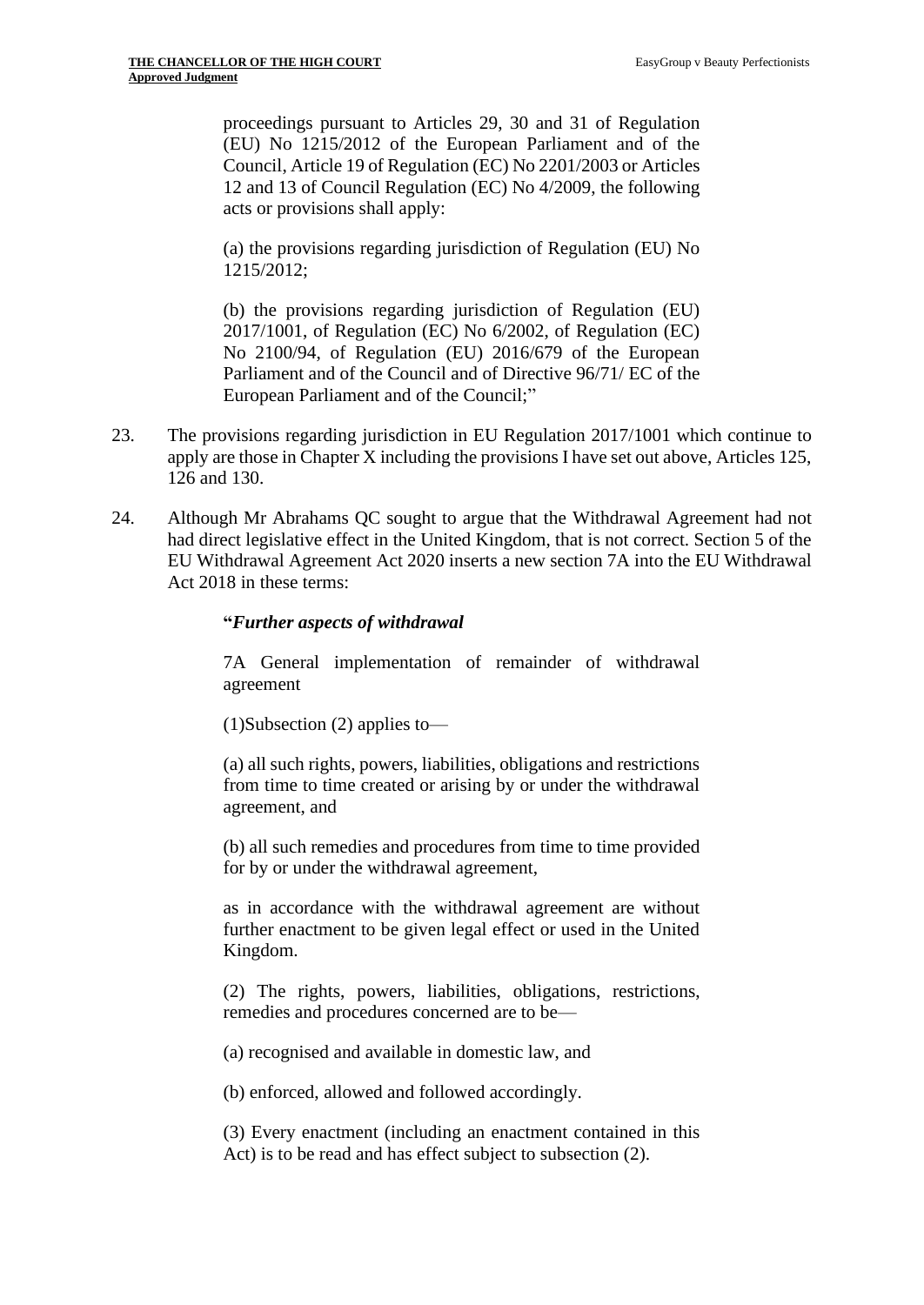(4) This section does not apply in relation to Part 4 of the withdrawal agreement so far as section 2(1) of the European Communities Act 1972 applies in relation to that Part.

(5) See also (among other things)—

(a)Part 3 of the European Union (Withdrawal Agreement) Act 2020 (further provision about citizens' rights),

(b)section 20 of that Act (financial provision),

(c)section 7C of this Act (interpretation of law relating to withdrawal agreement etc.),

(d)section 8B of this Act (power in connection with certain other separation issues),

(e)section 8C of this Act (power in connection with the Protocol on Ireland/Northern Ireland in withdrawal agreement), and

(f)Parts 1B and 1C of Schedule 2 to this Act (powers involving devolved authorities in connection with certain other separation issues and the Ireland/Northern Ireland Protocol)."

- 25. So far as currently relevant, the effect of section 7A is that Articles 4, 5 and 67 of the Withdrawal Agreement have legal effect as part of domestic law without the need for any further legislative enactment.
- 26. The Intellectual Property (Amendment etc) (EU Exit) Regulations 2020 ("the 2020 Regulations") which came into force, so far as relevant, immediately before exit day (which they renamed "IP completion day") made various amendments to the 2019 Regulations, including to Schedule 2A inserted into the Trade Marks Act 1994, but these did not include any amendment to paragraph 20 of that Schedule other than to replace references to "exit day" with "IP completion day".
- 27. The Explanatory Memorandum to the 2020 Regulations includes the following:

#### "**2 Purpose of the instrument**

2.1 This instrument amends a number of pieces of intellectual property (IP) legislation which were made in 2019 in preparation for a potential "no deal" exit from the EU and the expected retention of EU law as domestic law at that point. This legislation is listed in paragraph 6.3 and is referred to collectively as "the 2019 Regulations" in this memorandum.

2.2 As the UK has left the EU under the terms of the Withdrawal Agreement, the retention of EU law will now take place at the end of the transition period. The provisions in this instrument reflect commitments made in the Withdrawal Agreement and ensure that the retained EU law will continue to function effectively, taking account of the transition period. They also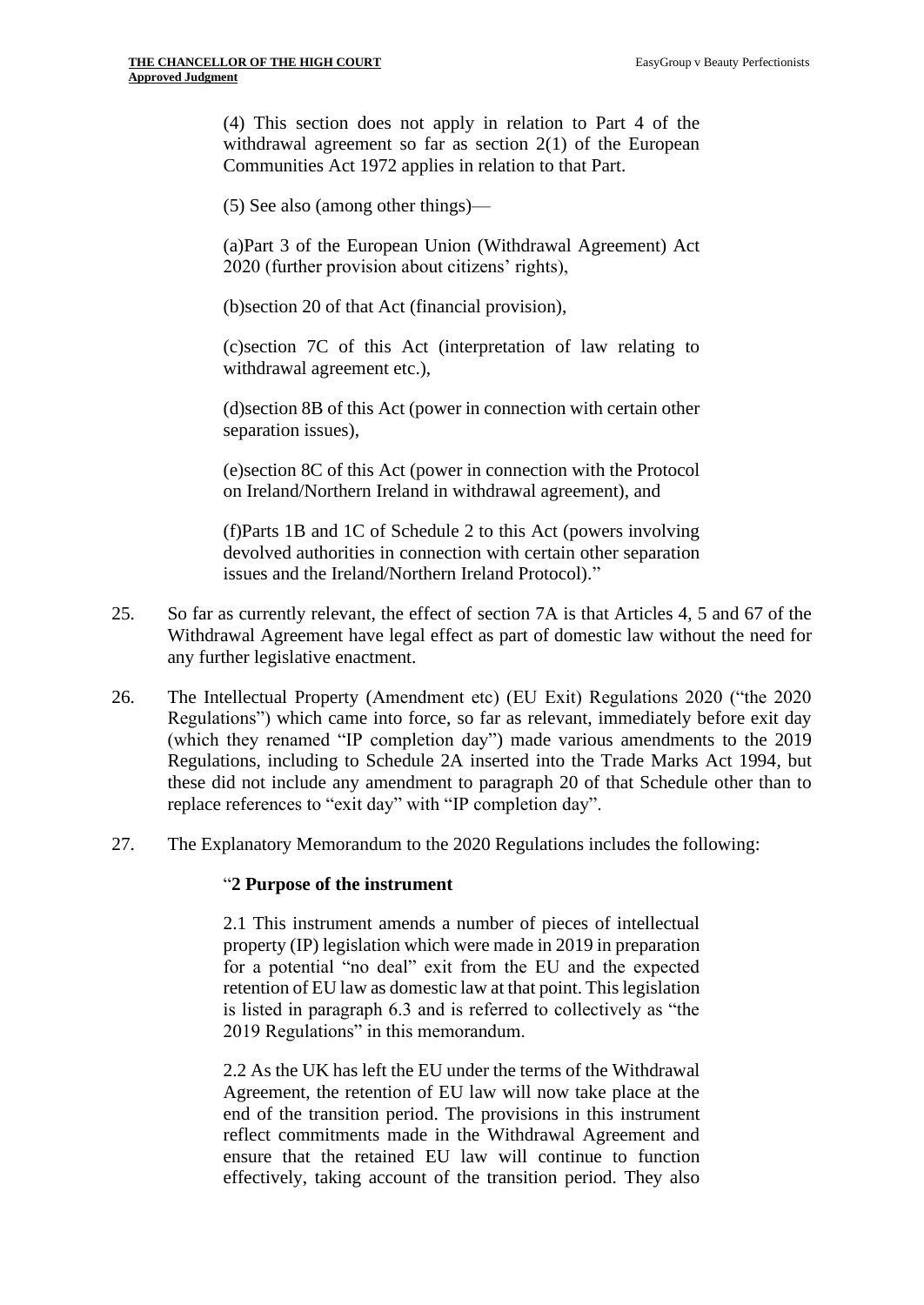deal with inoperabilities arising from new EU law which entered into force during the extended Article 50 period and correct some minor errors in the 2019 Regulations."

28. The claimant's solicitors made enquiries of the IPO as to the meaning of paragraph 7.15 of the Explanatory Memorandum to the 2019 Regulations. The information provided by Mr Michael Carter of the IPO, a Brexit policy advisor and one of the team which created the 2019 Regulations and Explanatory Memorandum was as follows:

> "In or around May 2021 a query was raised by another law firm about the relationship between the Withdrawal Agreement and the Regulations, in particular whether the High Court could still grant EU wide injunctions in cases pending before the end of the transition period.

> The IPO then took legal advice which confirmed that the High Court does have the power to grant EU-wide injunctions in such cases. The Government's guidance (at https://www.gov.uk/guidance/eu-trade-mark-protection-andcomparable-uk-trademarks#jurisdictional-arrangements-andpending-proceedings) was updated accordingly.

> The IPO is investigating how the Explanatory Memorandum to the Regulations can be amended to reflect this. However, for the time being the result is that paragraph 7.15 of the Explanatory Memorandum (Jurisdictional arrangements) is wrong."

29. The IPO website to which he referred as amended in 2021 provides the following guidance:

## "**Jurisdictional arrangements and pending proceedings**

Before the transition period ended, UK courts acted as EU courts in trade mark actions relating to EU trade marks. Cases were heard under the EU Trade Mark Regulation, and the court could issue pan-EU injunctions.

On 1 January 2021 there were a small number of these ongoing cases. The new legislation ensured these cases continue to be heard as if the UK were still an EU member state.

Under the Withdrawal Agreement, actions and remedies taken for granted by the court on pending proceedings can be applied throughout the EU. This means a UK court can for example, grant EU-wide injunctions.

If you are a defendant in IPO proceedings based on an EUTM, or you are the holder of an EUTM and are involved in proceedings to oppose or cancel a UK trade mark, such proceedings will continue towards resolution on the basis of the law as it stood before 1 January 2021.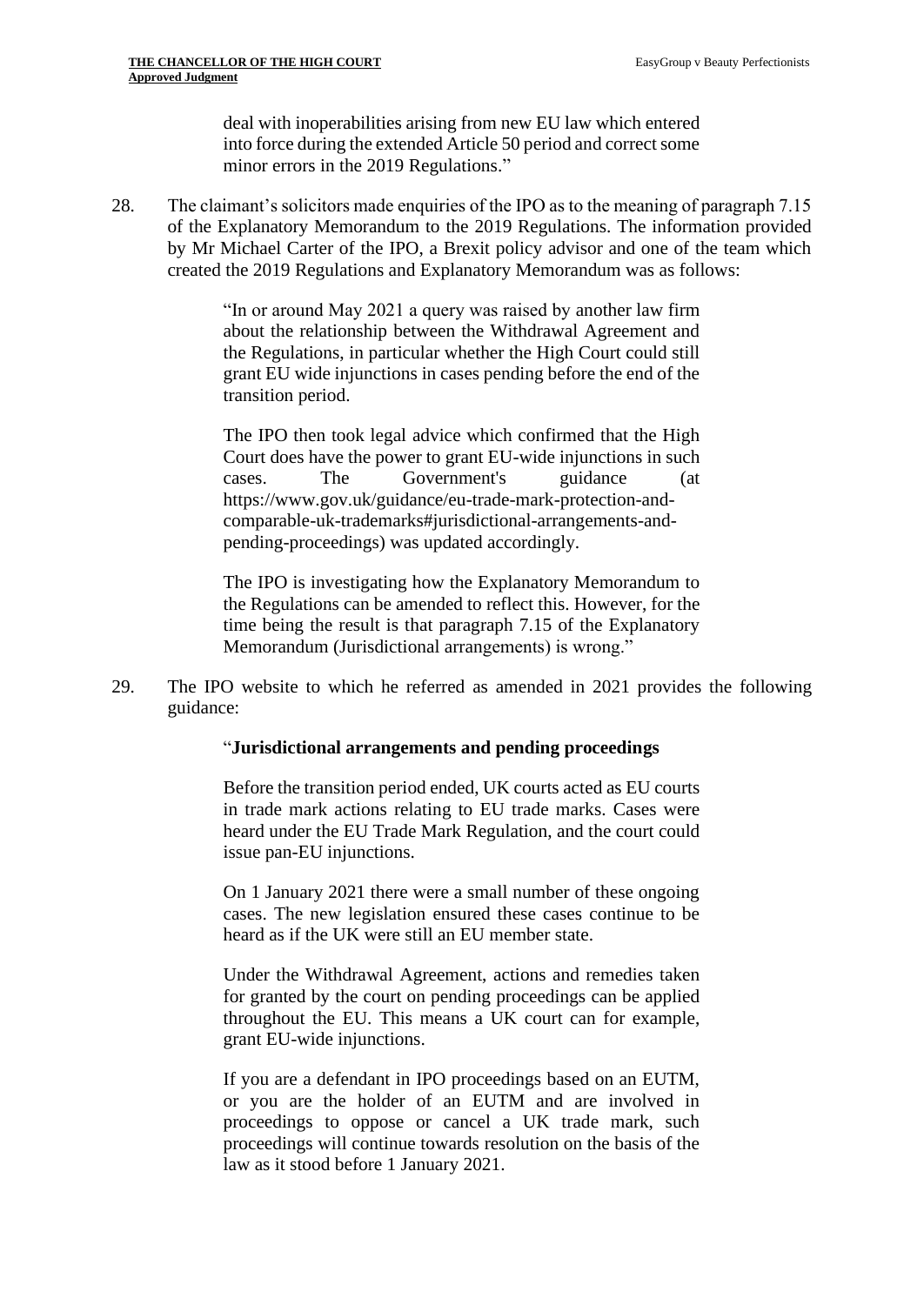#### The parties' submissions

- 30. On behalf of the defendants Mr Abrahams QC submitted that the 2019 Regulations were an exercise of the power under section 8 of the EU Withdrawal Act 2018 to get rid of reciprocal arrangements with the EU which are no longer appropriate. Regulation 6 and Schedule 5 repealed regulations 6 to 12 of the 2016 Regulations. He submitted that the effect of this was that there were no longer any English courts which were designated as EU Trade Mark Courts. Schedule 5 had also repealed the 2008 Regulations. Although the 2006 Regulations were not mentioned in Schedule 5, Mr Abrahams QC submitted that the repeal of the 2008 and 2016 Regulations must have been intended to repeal the 2006 Regulations. There had been no need to refer to them because the effect of what was repealed was that they were repealed as well.
- 31. He submitted that the effect of the 2019 Regulations was that, as of exit day on 31 December 2020, this Court was no longer an EU Trade Mark Court and, contrary to Ms Wickenden's submissions on behalf of the claimant, EU Regulation 2017/1001 was not part of EU retained law under section 2(1) of the EU Withdrawal Act 2018.
- 32. Mr Abrahams QC submitted that there were a number of matters which were important preliminary considerations in giving paragraph 20 of Schedule 2A its proper construction. First was that there was a presumption against an enactment having territorial effect: *R (KBR) v SFO* [2021] UKSC 2. Second was that at the time that the 2019 Regulations were made it was anticipated that there would be a "no deal" Brexit and it would have made no sense for Schedule 2A to provide for extra-territorial jurisdiction in those circumstances, even in pending proceedings. Mr Abrahams QC submitted that if the UK had left with no deal, it would have been extraordinary if the UK court could grant an EU-wide injunction.
- 33. Third, he submitted that paragraph 7.15 of the Explanatory Memorandum could not be in clearer terms. It could not be said that paragraph 20 of Schedule 2A was so clear that the Explanatory Memorandum must be wrong, so it was a legitimate aid to the correct construction of paragraph 20. It was striking that the 2020 Regulations, made after the Withdrawal Agreement, had not made any change to paragraph 20 nor had the IPO changed its Guidance at that time, which Mr Abrahams QC submitted demonstrated that his submissions about paragraph 20 as enacted were correct. The fact that the IPO changed its Guidance in 2021 did not mean that the claimant's construction was correct. It simply meant that there was a bit of a mess.
- 34. Fourth, Mr Abrahams QC submitted that on the claimant's case, this Court had to have jurisdiction over both validity and enforcement. Ms Wickenden said that this Court would have power in pending proceedings to revoke or invalidate a trade mark registered with the European Patent Office ("EPO") in Alicante which he submitted would be very surprising. The fifth preliminary point was that the Withdrawal Agreement was entered a year after the 2019 Regulations were made so that the 2019 Regulations should not be construed by reference to the Withdrawal Agreement.
- 35. Turning to the actual construction of paragraph 20 of Schedule 2A to the Trade Marks Act 1994 inserted by the 2019 Regulations, Mr Abrahams QC submitted that the exclusion of parts of Article 128 and Article 132 of EU Regulation 2017/1001 from the provisions of that Regulation which continued to apply after exit day or IP completion day, was important. The exclusion of the provisions in Article 128 made clear that the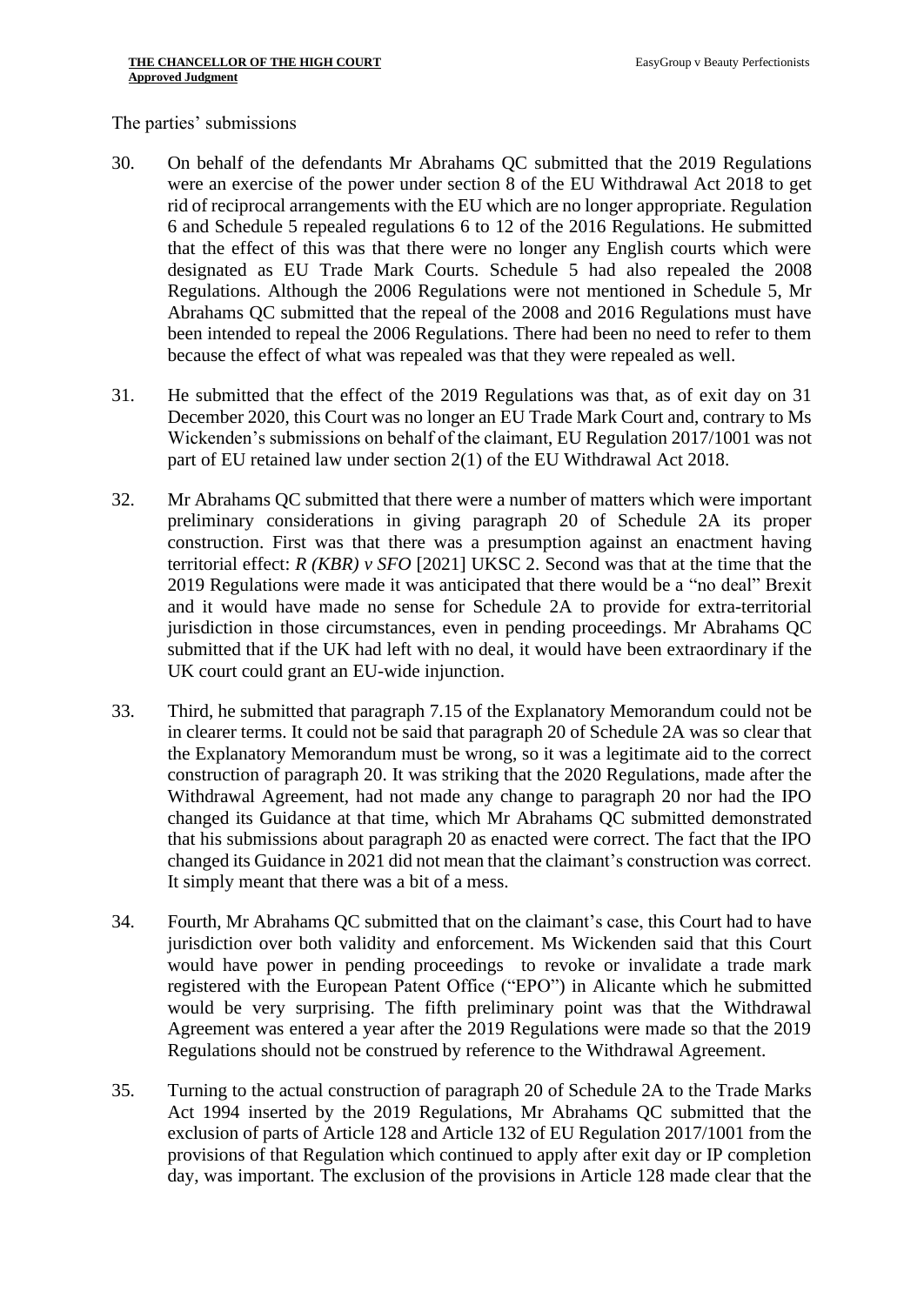English courts were no longer required to defer to the EU IPO. Thus, Article 128.2, which provided for an issue estoppel where the EU IPO had already decided an issue, no longer applied. Article 128.4 also no longer applied. This provided that an EU trade mark court should not proceed with a counterclaim for invalidity without first informing the EU IPO and that where a challenge was proceeding before the EU IPO the court had to stay its proceedings. Also excluded were Article 128.6 which provided that once an EU trade mark court had given judgment it had to inform the EU IPO which would record the judgment in its register and 128.7 which provided for a discretionary stay to send a case for decision to the EU IPO where the proprietor of a trade mark asked. Article 132 which was also excluded dealt with the position where multiple EU trade mark courts were seised of an issue of validity.

- 36. Mr Abrahams QC submitted that the inapplicability of these provisions under paragraph 20(2) could only be explained if this Court was no longer to have the power to invalidate EUTMs. He posited the example of a case where the defendants had raised invalidity of an EUTM unsuccessfully before the EU IPO. With the exclusion of the provisions in Article 128 the defendants could challenge the comparable trade mark before this Court, even if they had lost on the issue of invalidity before the EU IPO. If this Court decided that the comparable trade mark was invalid, there was no need to tell the registrar of the EU IPO.
- 37. He submitted that the opening words of paragraph 20(2): "Subject to sub-paragraphs (3) and (4)" were a clear indication that the words of (3) and (4) were words of limitation or derogation. In those circumstances, the words of (3): "the EU trade mark court may grant an injunction to prohibit unauthorised use of the comparable trade mark (EU) which derives from the existing EUTM" were indicating what the limits of this court's jurisdiction were, namely injunctions which only had effect within the UK in respect of the comparable trade mark. (4) contained a similar limitation in respect of counterclaims for revocation or declarations of invalidity. Contrary to Ms Wickenden's submission, it was not necessary to include the word "only" between "may" and "grant" and "may" and "revoke" respectively to achieve that limitation, because paragraph 20(2) opened with "Subject to".
- 38. Mr Abrahams QC submitted that this construction fitted in with Brexit generally. Paragraph 20(2) allows pending proceedings to continue but (3) and (4) make clear that the powers of the Court are limited. Ms Wickenden's interpretation made no sense of the words "Subject to" since she must be saying that (3) and (4) did not derogate from or limit (2) but augment it, which was not the meaning of "subject to", but its opposite. On her interpretation (3) and (4) were entirely redundant since they were not providing anything which was not already provided by paragraphs 1, 2 and 3 of the 2019 Regulations which gave the Court powers in relation to comparable EU trade marks.
- 39. He submitted that the words "without prejudice to any other relief" etc in (3) confirmed that (3) and (4) were limiting the Court's power as they were preserving the right to claim damages in respect of acts committed within the United Kingdom, avoiding an argument that the grant of an injunction is the limit of the jurisdiction.
- 40. In relation to the Withdrawal Agreement Mr Abrahams QC accepted that Article 67 needs to be read with Article 7 which provides:

# "**References to the Union and to Member States**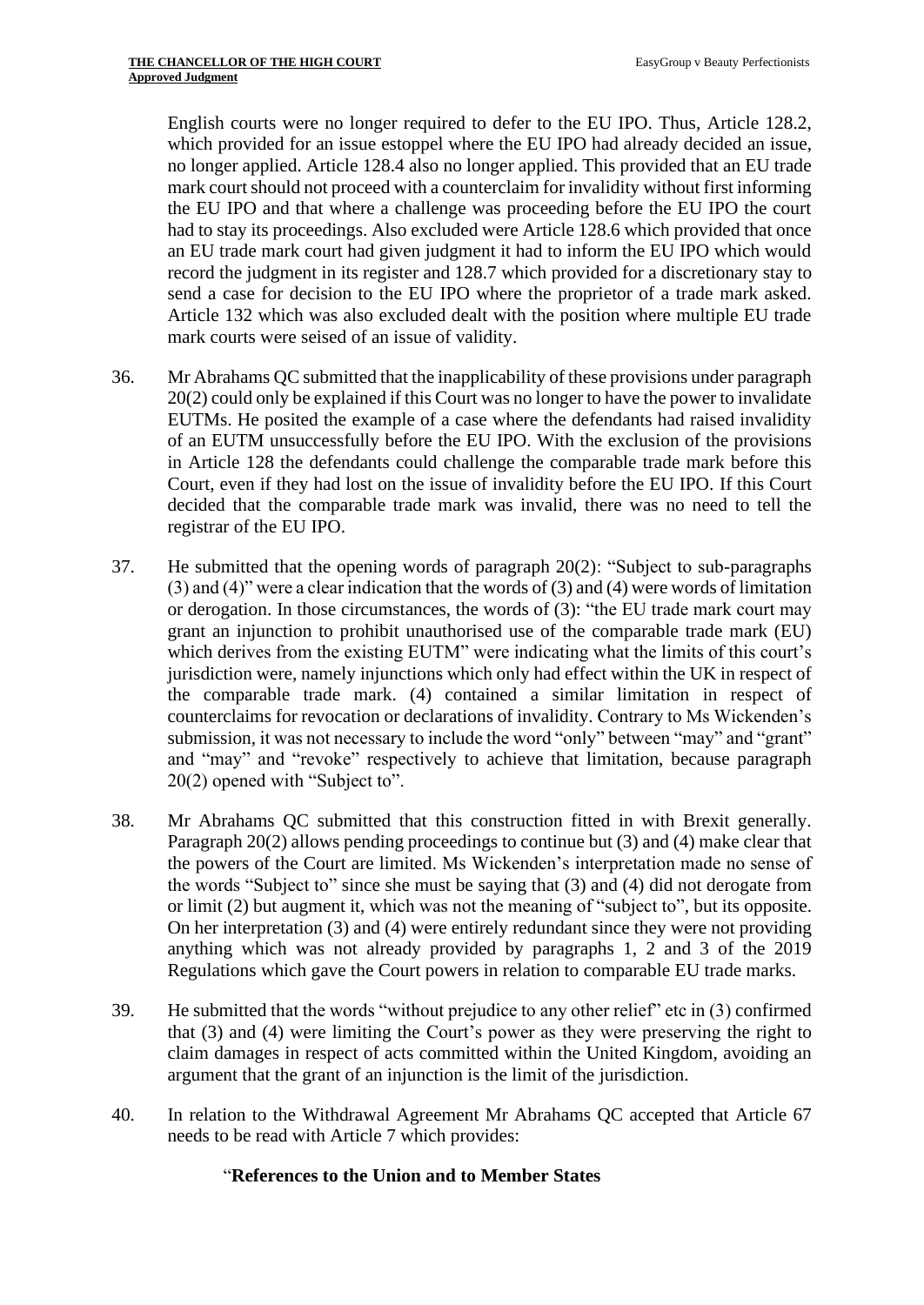1. For the purposes of this Agreement, all references to Member States and competent authorities of Member States in provisions of Union law made applicable by this Agreement shall be understood as including the United Kingdom and its competent authorities, except as regards:

- (a) the nomination, appointment or election of members of the institutions, bodies, offices and agencies of the Union, as well as the participation in the decision-making and the attendance in the meetings of the institutions;
- (b) the participation in the decision-making and governance of the bodies, offices and agencies of the Union;
- (c) the attendance in the meetings of the committees referred to in Article 3(2) of Regulation (EU) No 182/2011 of the European Parliament and of the Council (4[\),](https://eur-lex.europa.eu/legal-content/EN/TXT/HTML/?uri=CELEX:12019W/TXT(02)&from=EN#ntr4-CI2019384EN.01000101-E0004) of Commission expert groups or of other similar entities, or in the meetings of expert groups or similar entities of bodies, offices and agencies of the Union, unless otherwise provided in this Agreement."
- 41. He accepted that Article 7 effectively supplies the words "as if the United Kingdom were still a member state" contrary to the point he had made in the last sentence of [57] of his skeleton argument, but he submitted that the main point he had made in that paragraph that, because this Court is no longer an EU trade mark court, it has no jurisdiction in respect of actions for infringement or validity of EUTMs, remained a good one.
- 42. So far as concerns section 7A of the EU Withdrawal Act 2018 inserted by the EU Withdrawal Agreement Act 2020, he submitted that this was a general sweep-up provision which was not intended to override specific legislation such as the 2019 Regulations where the legislature has made specific provision for Brexit. The correctness of this analysis is borne out by the 2020 Regulations which postdate the EU Withdrawal Agreement Act 2020 yet deliberately preserve the previous limited provisions of paragraph 20. Despite the purpose of the 2020 Regulations (as set out in the Explanatory Memorandum) those regulations did not change that paragraph. If Ms Wickenden were correct about Article 67, the 2020 Regulations would have amended the 2019 Regulations to include the pan-EU jurisdiction.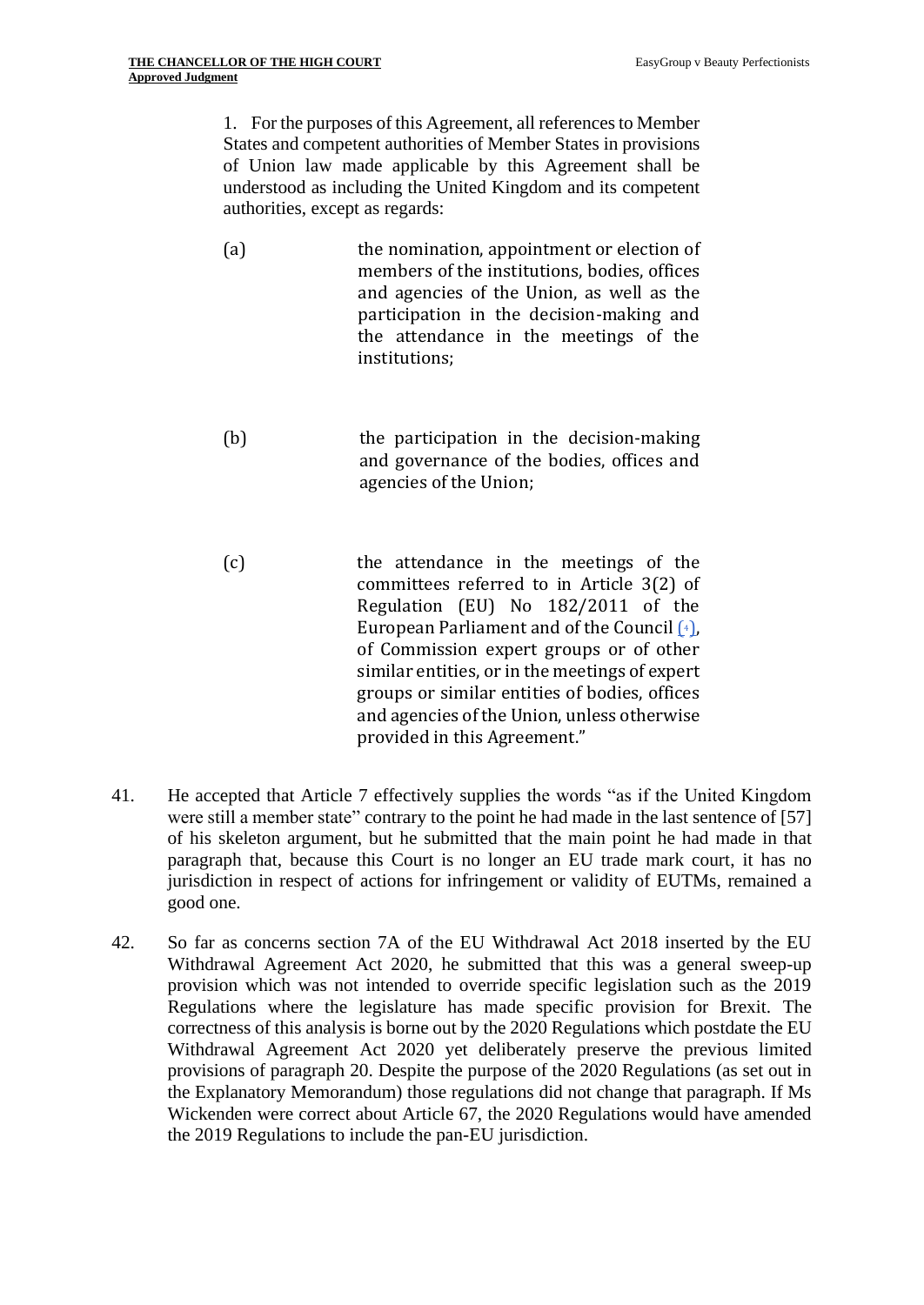- 43. On behalf of the claimant, Ms Wickenden submitted that the end result and the reality was that the UK had left with a deal as set out in the Withdrawal Agreement. However Article 67 was construed, this Court had the pan-EU jurisdiction for which she contended. Either Article 67.1(b) was implemented fully by Schedule 2A to the Trade Marks Act 1994 or, even if Schedule 2A was limited in the way for which Mr Abrahams QC contended, Article 67.1 was still fully implemented by virtue of section 7A of the EU Withdrawal Act 2018. Either way, the Court retained the jurisdiction in pending proceedings which it had had before Brexit.
- 44. Although the 2019 Regulations were made on 13 February 2019, they did not come into force until IP completion day i.e. 31 December 2020, by virtue of Regulation 1 of the 2019 Regulations as amended by paragraph 1 to Schedule 5 of the EU Withdrawal Agreement Act 2020. They were thus to be construed by reference to the Withdrawal Agreement and specifically Article 67, which was given legal effect in the United Kingdom by virtue of section 7A of the EU Withdrawal Act 2018 inserted by the EU Withdrawal Agreement Act 2020, which came into force on 31 January 2020, the same date as the Withdrawal Agreement.
- 45. Contrary to Mr Abrahams QC's submission, the 2006 Regulations were not repealed or intended to be repealed by Schedule 5 to the 2019 Regulations. A month prior to their being made, on 14 January 2019, the Trade Marks Regulations 2018 ("the 2018 Regulations") came into force. Part 4 of those made various relatively minor amendments to the 2006 Regulations essentially to reflect Article numbers in EU Regulation 2017/1001 rather than Council Regulation (EC) No. 207/2009. Thus, Regulation 49 of the 2018 Regulations headed "Designation of Community trade mark courts" amended regulation 12 of the 2006 Regulations so that it referred to Article 123(1) of EU Regulation 2017/1001. Ms Wickenden submitted that this demonstrated that the 2006 Regulations had not been repealed. This Court remained an EU trade mark court as at IP completion day and Article 67 was intended to preserve that status so far as pending proceedings are concerned.
- 46. Ms Wickenden submitted in relation to paragraph 20(3) of Schedule 2A that it was conferring the right to an injunction in relation to the UK Clone derived from an existing EUTM, in circumstances where that right did not exist previously, since there was no such thing as a comparable trade mark (EU) and, after IP completion day, there was no power to grant an injunction under EU Regulation 2017/1001 in respect of infringement in the United Kingdom so that it was necessary to give that power by paragraph 20(3).
- 47. Ms Wickenden submitted that paragraph 7.15 of the Explanatory Memorandum should be disregarded. It expressed the view of the executive at a time when a no deal Brexit was a distinct possibility. It could not be an aid to construction of the 2019 Regulations when they actually came into force on IP completion day, as the EU Withdrawal Acts 2018 and 2020, alongside which the Regulations have to be construed, were then in force. In any event the IPO website has been updated to reflect the correct construction of paragraph 20 of Schedule 2A.

Analysis and conclusions

48. Since the 2019 Regulations did not come into force until IP completion day on 31 December 2020, I consider that Mr Abrahams QC's suggestion that they are somehow to be construed as part of a "no deal Brexit" is misconceived. By the time they came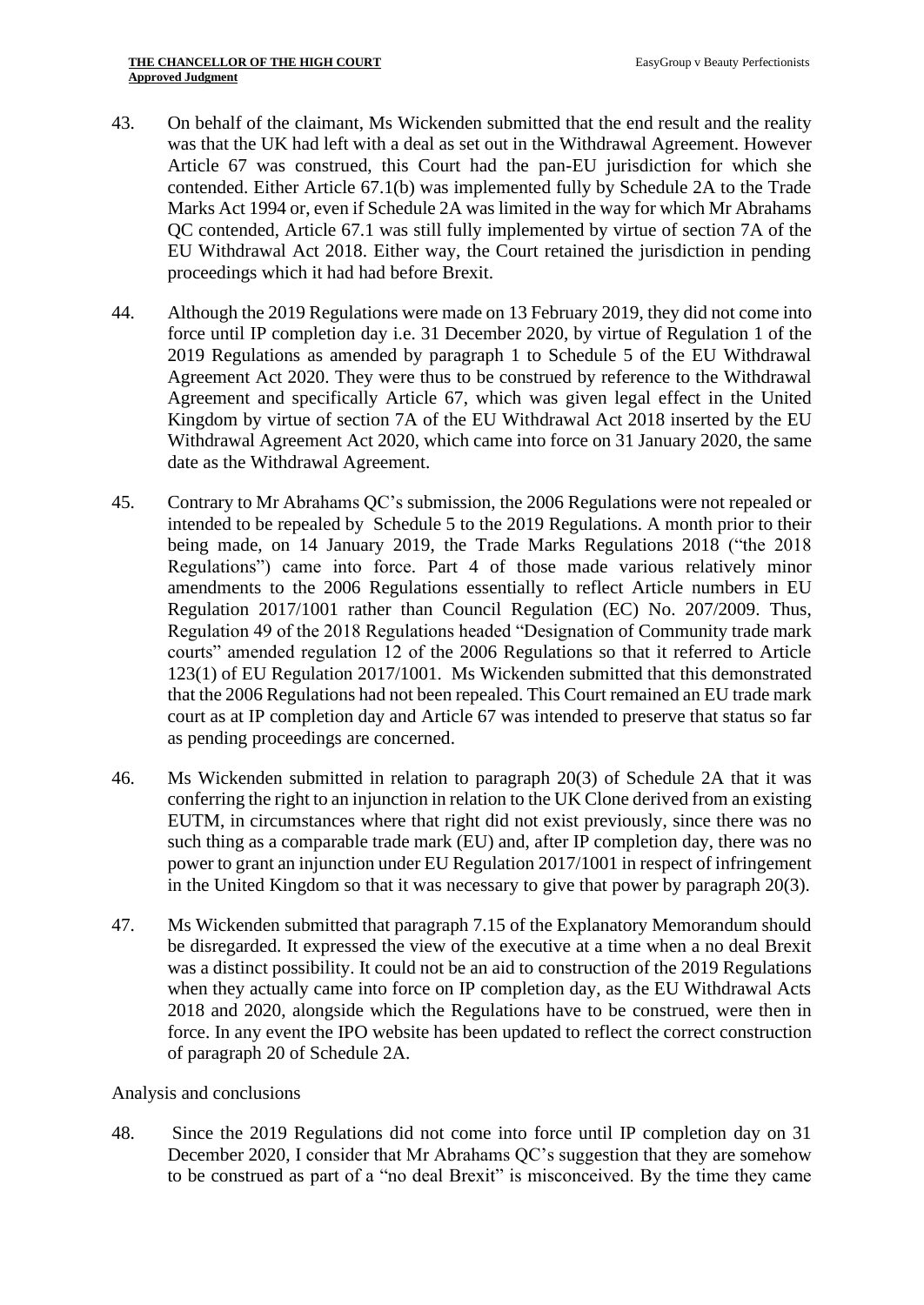into force, the Withdrawal Agreement had been entered on 31 January 2020 and the EU Withdrawal Acts 2018 and 2020 had also come into force, making it clear that the provisions of the Withdrawal Agreement, including, for present purposes, Articles 4, 5 and 67, had legal effect in the United Kingdom. Because the provisions of EU Regulation 2017/1001 relating to jurisdiction are preserved for pending proceedings by Article 67, rights arise under the Withdrawal Agreement or remedies are provided for by the Withdrawal Agreement which, under section 7A(2) of the EU Withdrawal Act 2018, are to be recognised and available in domestic law and enforced and allowed accordingly.

- 49. Mr Abrahams QC sought to answer this point by submitting that, after IP completion day, this Court was no longer an EU trade mark court, because even though the repeals in Schedule 5 of the 2019 Regulations did not include the 2006 Regulations, by repealing the 2008 and 2016 Regulations that Schedule had necessarily by implication repealed the underlying 2006 Regulations. However, I do not consider that it is possible to say that the 2006 Regulations have somehow been impliedly repealed by Schedule 5 to the 2019 Regulations. Whilst the legislation giving effect to Brexit is not exactly clearly and coherently drafted, it would be surprising to say the least if the 2006 Regulations had been impliedly repealed by a statutory instrument made on 13 February 2019, when the 2018 Regulations, which had come into force a month earlier on 14 January 2019, had made detailed, albeit minor, amendments to the 2006 Regulations to ensure that they cross-referred to EU Regulation 2017/1001, hardly consistent with the 2006 Regulations being about to be repealed.
- 50. In any event, even if the 2006 Regulations have somehow been impliedly repealed, I consider the submission that this Court is no longer an EU trade mark court as regards pending proceedings is misconceived. It ignores the position as regards pending proceedings in circumstances where, when the 2019 Regulations came into force on IP completion day, 31 December 2020, the Withdrawal Agreement and the EU Withdrawal Acts 2018 and 2020 were all in force. Immediately prior to IP completion day, these proceedings were pending before this Court, which was an EU trade mark court. Mr Abrahams QC's submission did not really address how it was that this Court ceased to have that status when paragraph 20 of Schedule 2A makes it clear that, as regards proceedings already pending before this Court as an EU trade mark court on IP completion day, this Court continues to be an EU trade mark court. Thus, paragraphs 20(3) and (4), even if they were limiting jurisdiction as Mr Abrahams QC contends, are obviously forward looking, in the sense that they are dealing with jurisdiction in pending proceedings after IP completion day and yet they refer to the relevant court in the United Kingdom as "the EU trade mark court" not "the former EU trade mark court". On the basis that this Court remains an EU trade mark court for the purposes of pending proceedings, the clear intention of Article 67 of the Withdrawal Agreement, which has full legal effect, is that this Court should retain the same jurisdiction under EU Regulation 2017/1001 as it had before IP completion day.
- 51. It is clear from the decision of the Court of Justice of the European Union in *DHL Express France SAS v Chronopost SA* (C-235/09) that the sanctions imposed by an EU trade mark court under Article 130 of EU Regulation 2017/1001 for an infringement should normally consist of a prohibition extending across the entire area of the EU. This confirms that the jurisdiction conferred on this Court prior to Brexit by Article 130 included the power to grant a pan-EU injunction where appropriate. Other than the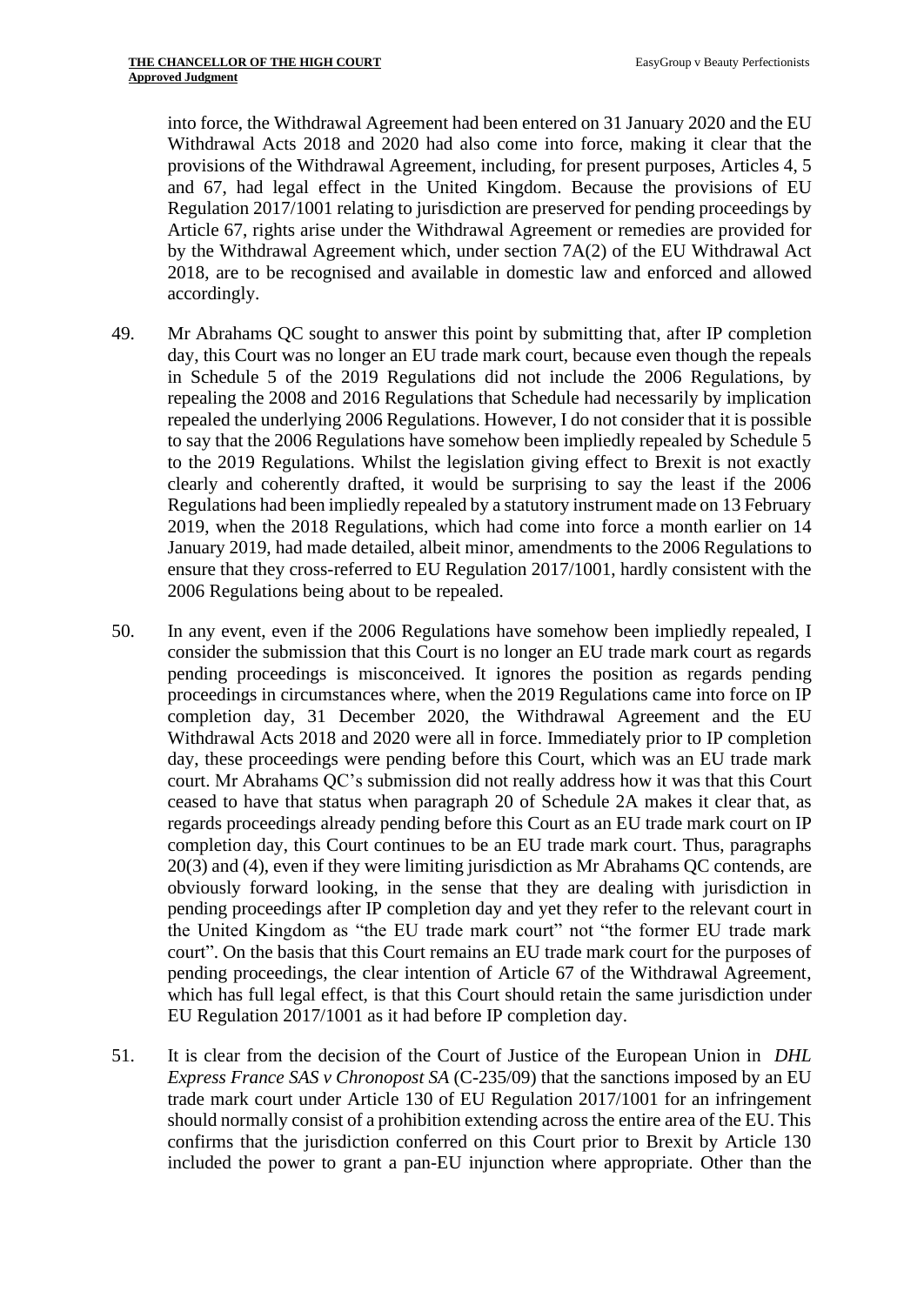provisions of Articles 128 and 132 which are excluded, it is clear from paragraph 20(2) of Schedule 2A to the Trade Marks Act 1994 that, in pending proceedings, this Court is intended to retain the jurisdiction under Chapter X of EU Regulation 2017/1001 which it had prior to IP completion day and which includes the jurisdiction to grant a pan-EU injunction where appropriate under Article 130.

- 52. Thus, I agree with Ms Wickenden that although paragraph 20 is not a model of clear drafting, paragraph 20(3) does not limit the jurisdiction which is retained in pending proceedings under paragraph 20(2) and under Article 67 of the Withdrawal Agreement with which the 2019 regulations must be read. The words: "the EU trade mark court may grant an injunction to prohibit unauthorised use of the comparable trade mark (EU) which derives from the existing EUTM" are giving the Court a power and discretion to grant an injunction in respect of infringement of a comparable trade mark (EU) which, by definition, the Court has not previously had because comparable trade marks (EU) did not exist. The preceding words: "without prejudice to any other relief by way of damages, accounts or otherwise available to the proprietor of the existing EUTM" are simply making clear that this new power and discretion does not affect or limit the existing remedies available to a proprietor of an EUTM, which include a pan-EU injunction, where appropriate. The wording of paragraph 20(3) is completely inconsistent with Mr Abrahams QC's submission that it is limiting the power of the Court to grant injunctions to infringements of comparable trade marks (EU). The use of the permissive words "The EU trade mark court may grant an injunction" together with the words of paragraph 20(2) preserving the existing jurisdiction under EU Regulation 2017/1001 are inconsistent with these being the exclusive circumstances in which this Court can grant an injunction, precluding a pan-EU injunction where appropriate. If paragraph 20(3) had been intended to be a provision limiting or derogating from the jurisdiction preserved by paragraph 20(2), clear words to that effect would have been used, at the very least the word "only" between "may" and "grant" in: "the EU trade mark court may grant an injunction etc."
- 53. Thus, on its proper construction, paragraph 20(3) confers a new power and discretion but does not limit or derogate from existing remedies. A similar analysis could be conducted of paragraph 20(4) in relation to counterclaims which grants a power to order revocation or declare the invalidity of a comparable trade mark (EU), which again is by definition a new power. However, nothing in paragraph 20(4) limits or derogates from the existing powers of the Court as an EU trade mark court. Accordingly, in my judgment, when paragraphs 20(3) and (4) are properly construed, the words: "Subject to" at the beginning of paragraph 20(2) are making it clear that the jurisdiction of the Court is not limited to the provisions of Part X of EU Regulation 2017/1001 preserved by paragraph 20(2), but includes the additional jurisdiction set out in paragraphs 20(3) and (4) in respect of the new comparable trade mark (EU). What those words are not doing is imposing further limitations on the jurisdiction under Chapter X of EU Regulation 2017/1001 beyond the express exclusions of part of Article 128 and of Article 132.
- 54. I agree with Ms Wickenden that, contrary to Mr Abrahams QC's submission, the exclusions of Articles 128 and 132 are not relevant to the issue which the Court has to decide. The excluded provisions are all ones which required reciprocity with the EU IPO such as obligations to notify or deferring to the EU IPO and, as she said, one can see that at the time the 2019 Regulations were made the legislature may well have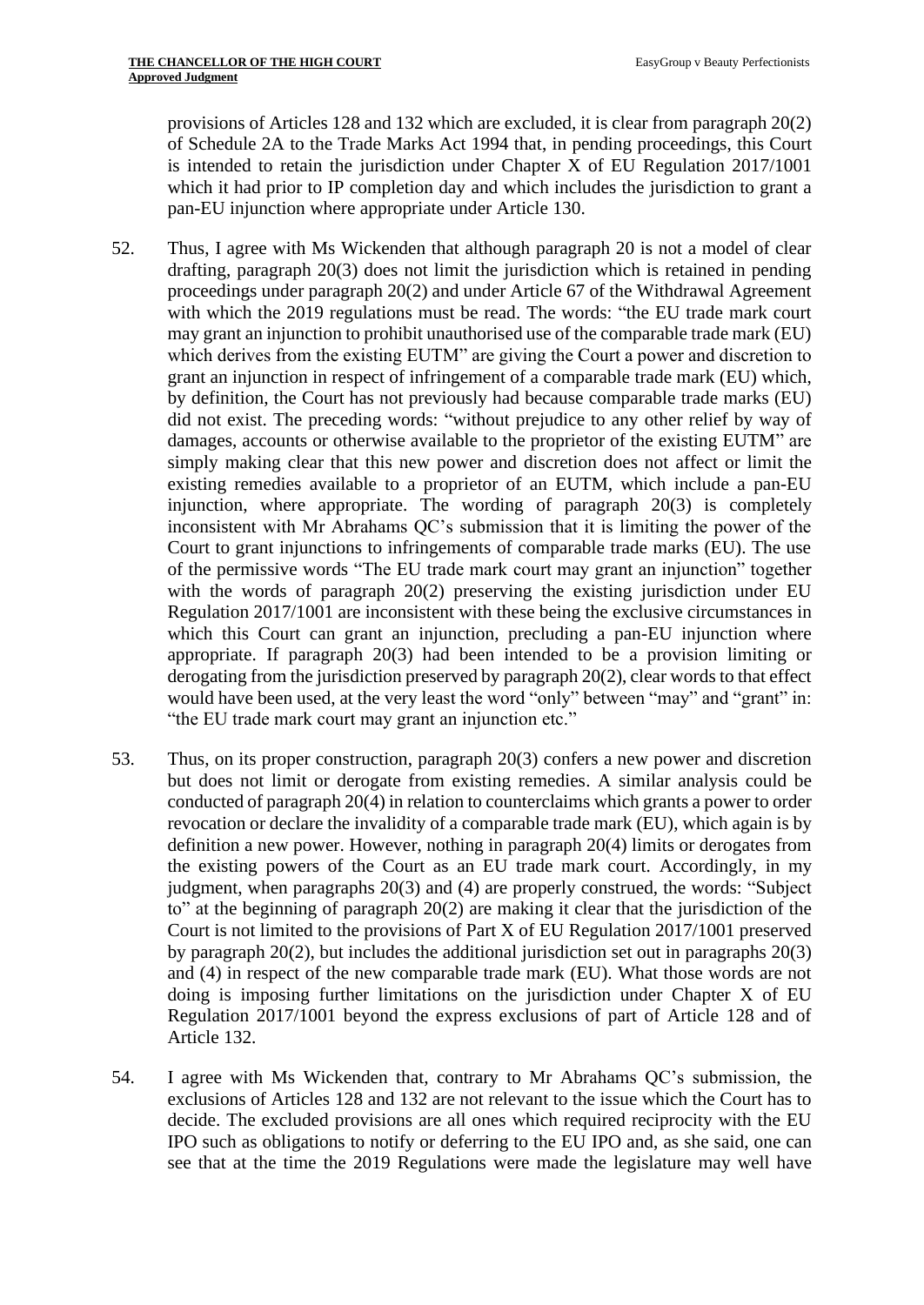wanted to avoid any reciprocity with the EU IPO in the event of a no deal Brexit. As she also pointed out, it does appear that these exclusions from Articles 128 and 132 are inconsistent with Article 67.1 of the Withdrawal Agreement which provides that in pending proceedings the jurisdiction provisions in Chapter X of EU Regulation 2017/1001 will continue to apply without there being any such exclusions. However, that issue does not arise for determination in the present case so I need say no more about it.

- 55. There is nothing in Mr Abrahams QC's point about the presumption against an enactment having extra-territorial effect. The issue for the Court is whether paragraph 20 preserves a pan-EU jurisdiction in pending proceedings which the Court undoubtedly had before Brexit and the presumption cannot operate to give the paragraph a different meaning to that which in my judgment it clearly has.
- 56. Given that paragraph 20 has the meaning which I have found, there is also nothing in Mr Abrahams QC's point that the 2020 Regulations, passed after the Withdrawal Agreement and the EU Withdrawal Agreement Act 2020 came into force, did not alter the wording of the 2019 Regulations. They did not need to because the 2019 Regulations already preserved the jurisdiction to grant a pan-EU injunction in pending proceedings.
- 57. That leaves Mr Abrahams QC's reliance on paragraph 7.15 of the Explanatory Memorandum. The correct approach to the use by the Court of Explanatory Notes or an Explanatory Memorandum as an aid to construction was recently enunciated by the Court of Appeal in *R (on the application of McConnell) v Registrar General for England and Wales* [2020] EWCA Civ 559; [2021] Fam 77 at [37]:

"In principle the Explanatory Notes to an Act of Parliament are an admissible aid to its construction: see *R (Westminster City Council) v National Asylum Support Service* [2002] UKHL 38; [2002] 1 WLR 2956, at para. 5 (Lord Steyn). However, as Lord Steyn said, this is in so far as the Explanatory Notes "cast light on the objective setting or contextual scene of the statute, and the mischief at which it is aimed". We do not consider that the Explanatory Notes to the GRA are inconsistent with what we regard as the correct interpretation of sections 9 and 12 but, in any event, if they were, those Notes could not alter the true interpretation of the statute. Our task is to construe what Parliament has enacted, not what the Explanatory Notes say it enacted."

58. In accordance with that guidance, my task is to construe paragraph 20 of Schedule 2A to the Trade Marks Act 1994 inserted by the 2019 Regulations. For the reasons I have already given, I have concluded that, on its correct construction, paragraph 20 does preserve the jurisdiction of this Court to grant a pan-EU injunction where appropriate. The Explanatory Memorandum was written at a time when a no deal Brexit was a distinct possibility, whereas the 2019 Regulations did not actually come into force until IP completion day, by which time both the Withdrawal Agreement itself and section 7A of the EU Withdrawal Act 2018, in conjunction with which the 2019 regulations have to be construed, were also in force. The Explanatory Memorandum simply fails to